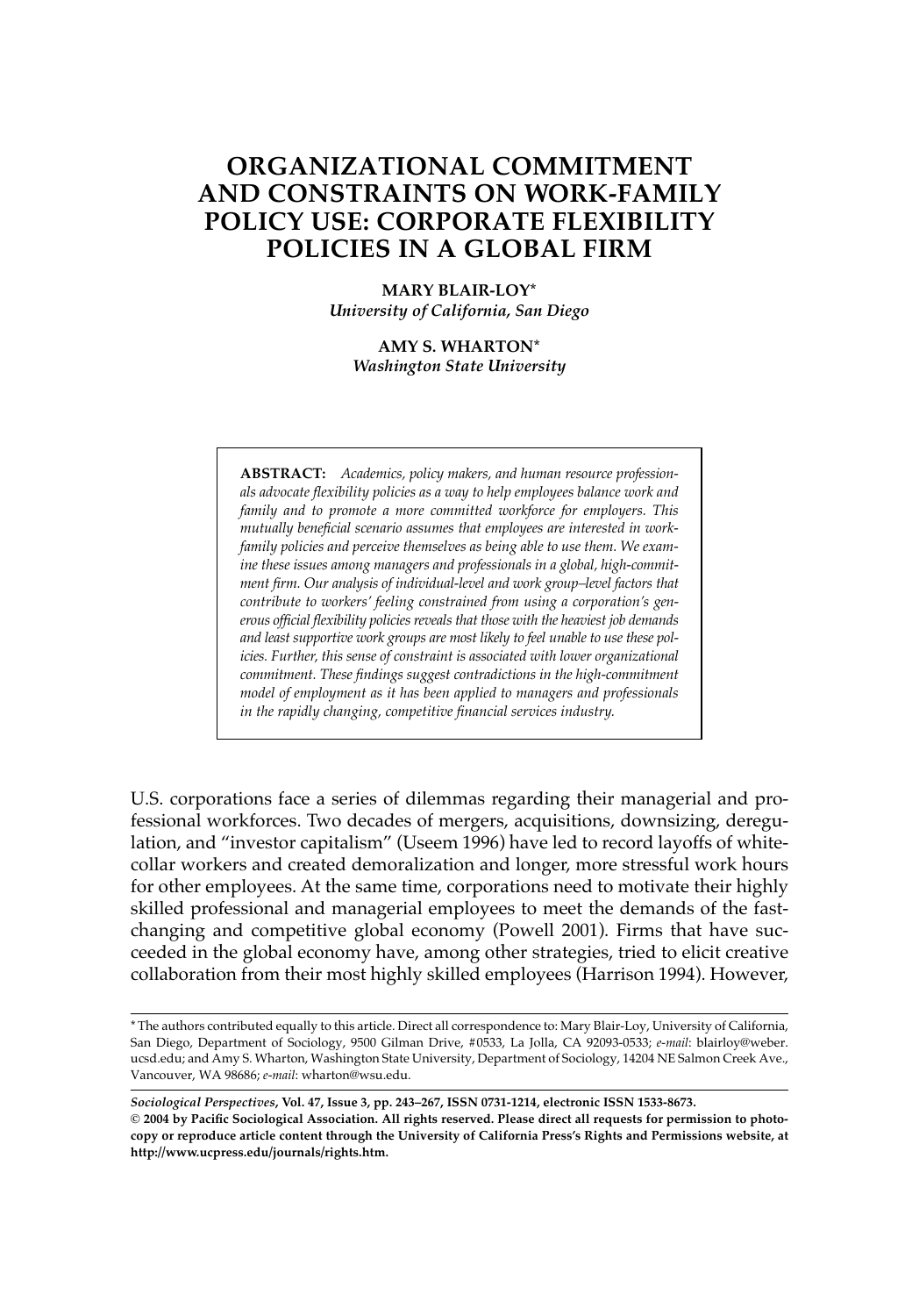downsizing and the flattening of firm hierarchies has reduced managers' job security and eroded their organizational commitment (Osterman 1996; Powell 2001; Scott, O'Shaughnessy, and Capelli 1996).

Concurrent with these developments, work hours have increased for managers and professionals (Jacobs and Gerson 2004), who are expected to demonstrate commitment by working long hours and making work the central focus of their lives (Bailyn 1993; Blair-Loy 2003; Fried 1998; Schor 1991). In addition, the increase in mothers' labor force participation and the rise in dual-earner couples have exacerbated the time squeeze for families (Clarkberg and Moen 2001; Jacobs and Gerson 2001).

In the midst of mergers, layoffs, and long hours, how do firms retain their best employees and inspire the committed effort required in the competitive and complex global market? One response has been to adopt policies and programs designed to help employees balance work and family responsibilities. Workfamily specialists, government officials, and human resource managers have developed a "business case" for work-family policies, arguing that these programs are mutually beneficial for workers and employers because they help employers to recruit, retain, and motivate a committed and productive workforce (Kelly 1999).

The business case rests on three key assumptions that are the focus of this article: that employees desire work-family policies and would be interested in using them if available, that employees perceive themselves as able to use these policies, and that employees repay employers who provide work-family policies with higher levels of commitment. Each of these assumptions is a matter of spirited debate in the literature.

For example, regarding employer interest in work-family policies, research has centered on Hochschild's (1997) claim that workers are unlikely to take advantage of work-family policies even when offered. She argued that few workers took advantage of flexibility policies in the firm she studied because they preferred time at work over time at home. Similarly, Blair-Loy (2003) finds that some senior financial executives have an extremely high personal investment in and devotion to work; presumably, they would have little interest in policies designed to reduce the time or energy they give to their jobs. If these findings are correct, many employees lack interest in work-family policies and choose not to use them.

But in a critique of Hochschild's argument, Hays (1998) counters that employees do not lack interest in work-family policies but rather feel constrained from using them. Along these lines, several studies have found that many workers wish they could work fewer hours and are very interested in work-family policies but fear that using them could hurt their careers (Blair-Loy and Wharton 2002; Clarkberg and Moen 2001; Jacobs and Gerson 2004). From this perspective, many employees are interested in work-family policies but pessimistic about their ability to actually use them.

A third area of contention concerns the links between work-family policy availability, use, and commitment (Eaton 2003). Work-family policies are assumed to induce commitment by signaling that employers are invested in their employees. Researchers suggest that the availability and use of these policies can help to sustain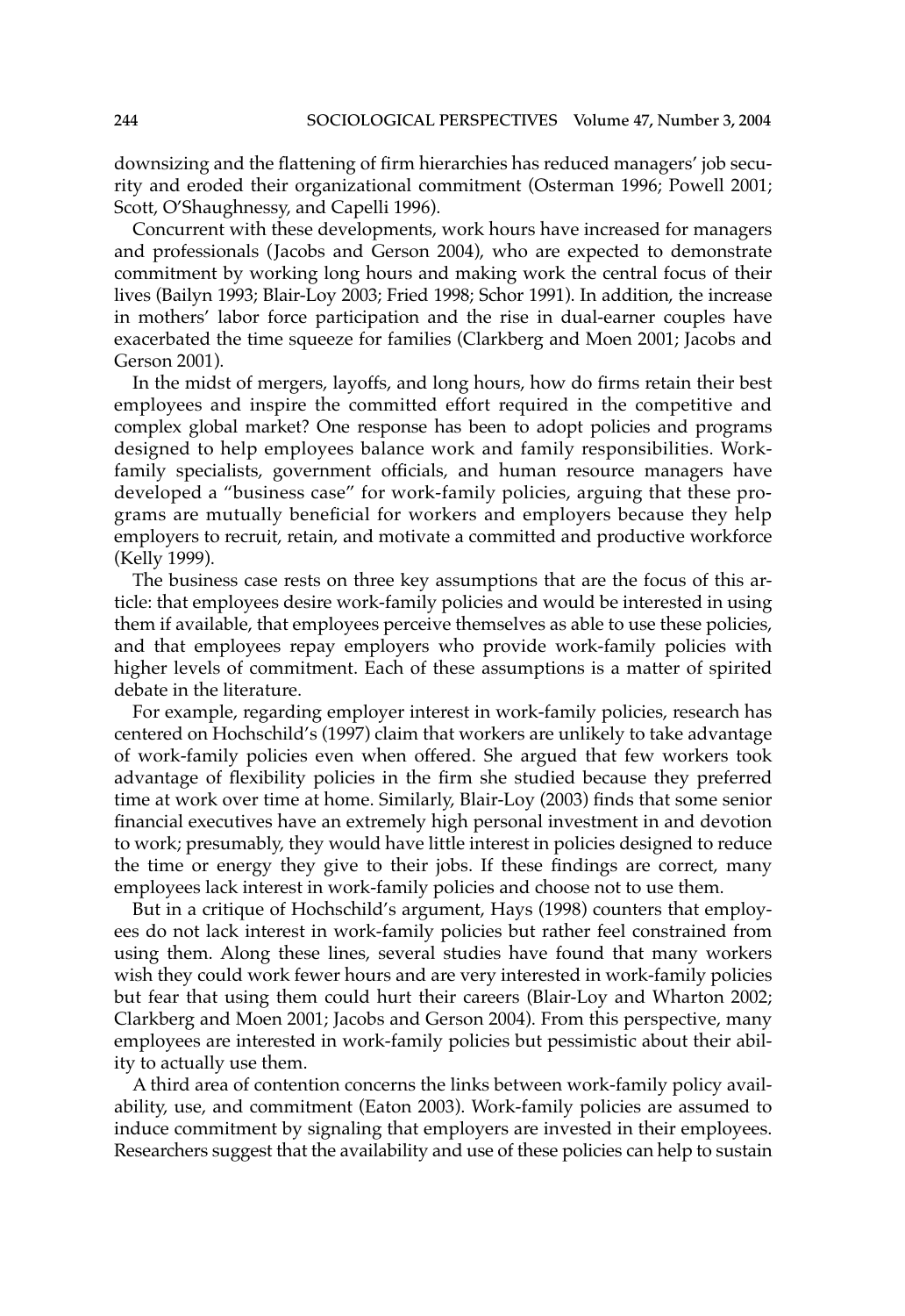employees' beliefs that their long work hours and intensified work efforts are appreciated and rewarded by employers (Gittelman, Horrigan, and Joyce 1998; Konrad and Mangel 2000; Osterman 2000).

These literatures on work-family policy interest, usability, and effects on commitment have provided valuable information. Yet, because they remain separate and self-contained, the assumptions behind the business case for work-family policies have only been examined in a piecemeal fashion. If workers are uninterested in work-family policies or feel unable to use them, then these policies may not engender greater commitment, as the business case assumes. In fact, if firms offer corporate programs on paper but make it impossible for workers to use them, they may undercut the very loyalty they are trying to induce.

We address these issues by examining managers' and professionals' interest in and intended use of work-family programs in a multinational financial services firm we call International Finance (a pseudonym). We analyze data from our own survey of managerial and professional workers, supplemented by a confidential personnel database from the company and by semistructured interviews with thirteen employees.

There are many different types of work-family programs; in this article, we focus on flexibility policies. These policies include flextime, in which employees decide when to start and stop working, and flexplace or telecommuting, which allows employees to conduct some of their official business at home. Advocates argue that flexibility policies are highly desirable to workers and enhance their well-being (Friedman and Greenhaus 2000; Golden 2001a, 2001b). Some research suggests that flexibility policies are those most desired by workers with family responsibilities (Rodgers 1992). Further, the use of flexibility policies is claimed to decrease turnover and increase productivity, thereby being profitable for businesses to promote (Baltes et al. 1999; Barnett and Hall 2001; Galinsky and Bond 1998).

A previous analysis of our International Finance survey data revealed that about a quarter of respondents were currently using or had recently used flexibility policies and that patterns of use are shaped by individual and work group characteristics (Blair-Loy and Wharton 2002). Our previous research focused on explaining policy *use* (Blair-Loy and Wharton 2002). This article goes further by making distinctions among the population of nonusers and analyzing the individual and workplace factors that distinguish between nonusers who positively assess their chances of using flexibility policies in the future and those who would like to use these policies but feel they cannot. Thus we go beyond assumptions of individual choice implicit in much work-family research and instead consider constraint as a socially produced experience.<sup>1</sup> In addition, this article investigates how, among nonusers who are interested in these policies, patterns of perceived ability or inability to use flexibility policies are associated with their organizational commitment.

Rather than study these processes among typical or representative employees, we selected an extreme case of employees most likely to face the contradictory pressures of a global corporation. Our firm is in an industry strongly affected by global competition (Fraser 2001; Powell 2001). International Finance is one of the largest, multinational financial service institutions in the world. Following the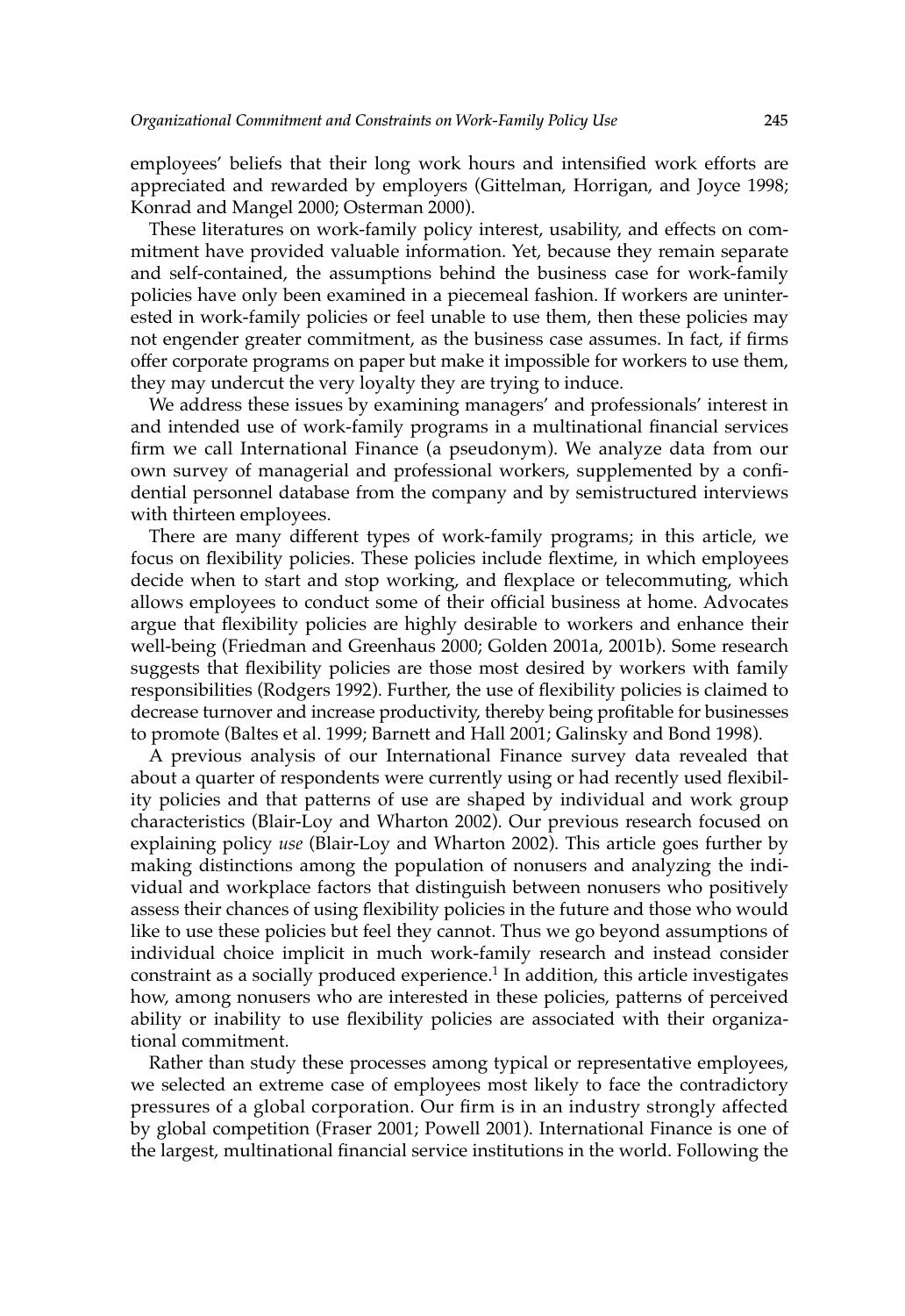trend of other global banks, it completed a huge merger in the late 1990s, followed by a massive layoff. The company has multiple lines of businesses in more than fifty countries. It regards the handful of other global financial institutions in the world as its competitors.

On the one hand, the dedication of our high-skilled and expensive-to-replace respondents is essential to the firm's success in meeting the challenges of the fastchanging, global marketplace. International Finance officially offers an extensive set of work-family policies and is lauded in the business press as a family-friendly company. On the other hand, its employees face conditions that may limit their willingness and ability to use work-family policies, such as rounds of layoffs and precarious job security. These factors, along with stressful working conditions, a recent merger, and deteriorating pension rewards may be undermining the intense commitment the firm would like to induce.

The extreme nature of this case is useful. It calls attention to the gulf between a firm's official adoption of work-family policies and employees' willingness and ability to use them, and it throws into sharp relief the contradictory forces of inducement and attenuation of employee loyalty. This case highlights these paradoxical pressures, which may well be found in other organizations in less extreme form.<sup>2</sup>

## **EXPLAINING PERCEIVED INABILITY TO USE FLEXIBILITY POLICIES**

As noted above, there are several reasons that workers employed by firms with generous work-family policies on the books might not take advantage of a seemingly popular option like flexibility. For example, nonuse could be due to a general lack of need for or interest in the policy; it could be a temporary situation for people intending to use the policy in the future; or it could stem from an inability to use a particular policy. The business case for work-family policies assumes that this latter group—nonusers who feel constrained from using officially available work-family policies—should be a small minority of employees. As research on a variety of work practices suggests, however, adoption of a policy does not necessarily mean that the policy can or will actually be used by employees (Edelman, Uggen, and Erlanger 1999; Fuller, Edelman, and Matusik 2000).

We consider two sets of factors that might distinguish those who would like to use flexibility policies but feel constrained from doing so from those who feel optimistic about their ability to use flexibility policies. First, feeling constrained from using flexibility policies may arise from an individual's characteristics, including gender. An employee's gender may affect whether or not he or she feels able to take advantage of flexibility policies. In our homogeneous sample of relatively privileged workers, societal norms about men's commitment to work and women's responsibility for family care may make it more difficult for male employees to take advantage of work-family policies, net of other factors (Fried 1998; Hochschild 1997).

In addition, several studies suggest that people's perceived ability to reconfigure their work lives is highly dependent on the nature of their jobs (see Friedman and Greenhaus 2000; Meiksins and Whalley 2002). In general, the less discre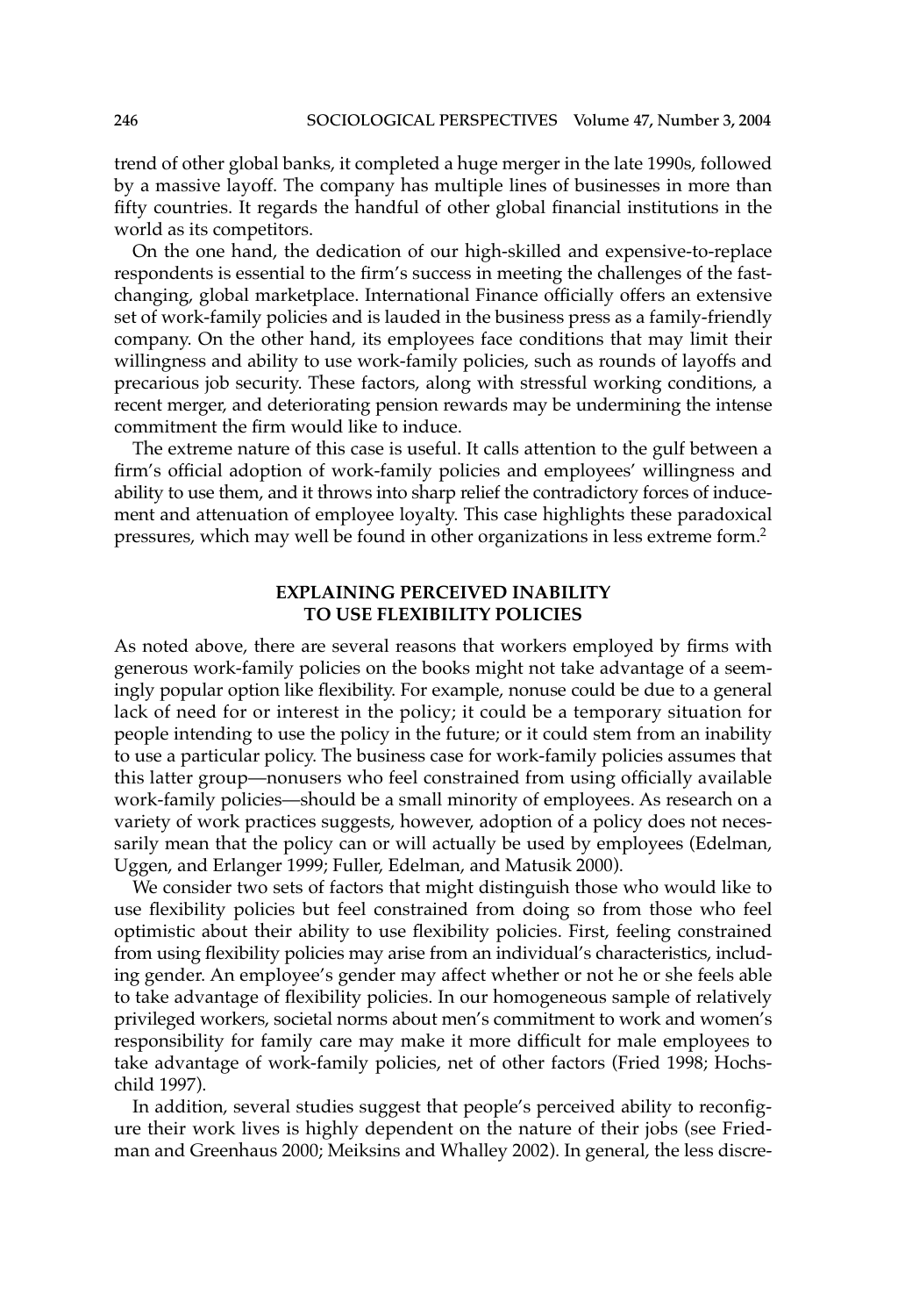tion one has at work, the more difficult it is to make changes. This suggests that employees with low levels of job control and autonomy may feel unable to take advantage of work-family policies (Flack and Reskin 1998). Work demands may shape people's perceived options in other ways as well. For example, people with line responsibilities, that is, whose jobs require them to interact with customers or clients outside the organization, may feel more constrained from using flexibility policies than those who have a staff function and do not have to regularly meet the demands of external clients. People with high levels of responsibility—especially supervisory responsibility—may feel less able to deviate from a conventional work schedule. A work load requiring long hours may make people feel more pessimistic about being able to take advantage of policies that might ease these job demands. These observations lead us to our first set of hypotheses.3

- *Hypothesis 1a*: Men will be more likely than women to feel constrained from using flexibility policies.
- *Hypothesis 1b*: People with high job demands will be more likely to feel constrained from using flexibility policies than those with less demanding jobs, net of other factors. Specifically, employees with line responsibilities will be more likely to feel unable to use flexibility policies than those in a staff function. Employees who are supervisors are more likely to feel constrained than those who do not supervise others. Workers with less job control and who work longer hours have a higher probability of feeling constrained than those with more job control and shorter work hours.

Second, features of the workplace social context may affect employees' perceptions of their inability to use work-family policies. We examine the social environment by studying aspects of the respondent's work group, the work unit that shares responsibility for a common portion of business and works under one supervisor. Having a supportive supervisor might increase employees' optimism about using flexibility policies in the future (Flack and Reskin 1998; Fried 1998; Glass and Estes 1997; Kelly and Kalev 2002; Kossek, Barber, and Winters 1999). Similarly, employees might be more likely to feel they can use flexibility policies if they have coworkers who share their interest in and are thus perhaps more supportive of using these policies. Moreover, workers who are socially integrated into their work group may also feel more support from by their colleagues and thus be more likely to feel able to use flexibility policies.

Because many work-family benefits are not fully institutionalized (Kelly 1999), the social support of powerful actors may be important in allowing employees to feel comfortable using these contested policies (DiMaggio 1988). Our earlier research on this sample found that employees were more likely actually to *use* policies when they had powerful supervisors and coworkers who buffer them from the perceived risks. Perhaps this effect also extends to those employees who would like to use these policies in the future.

More powerful individuals and groups generally receive more of the organization's resources, including salary (see Mowday 1978; Pfeffer 1997; Reskin and Ross 1995). Employees with more seniority are likely to have developed more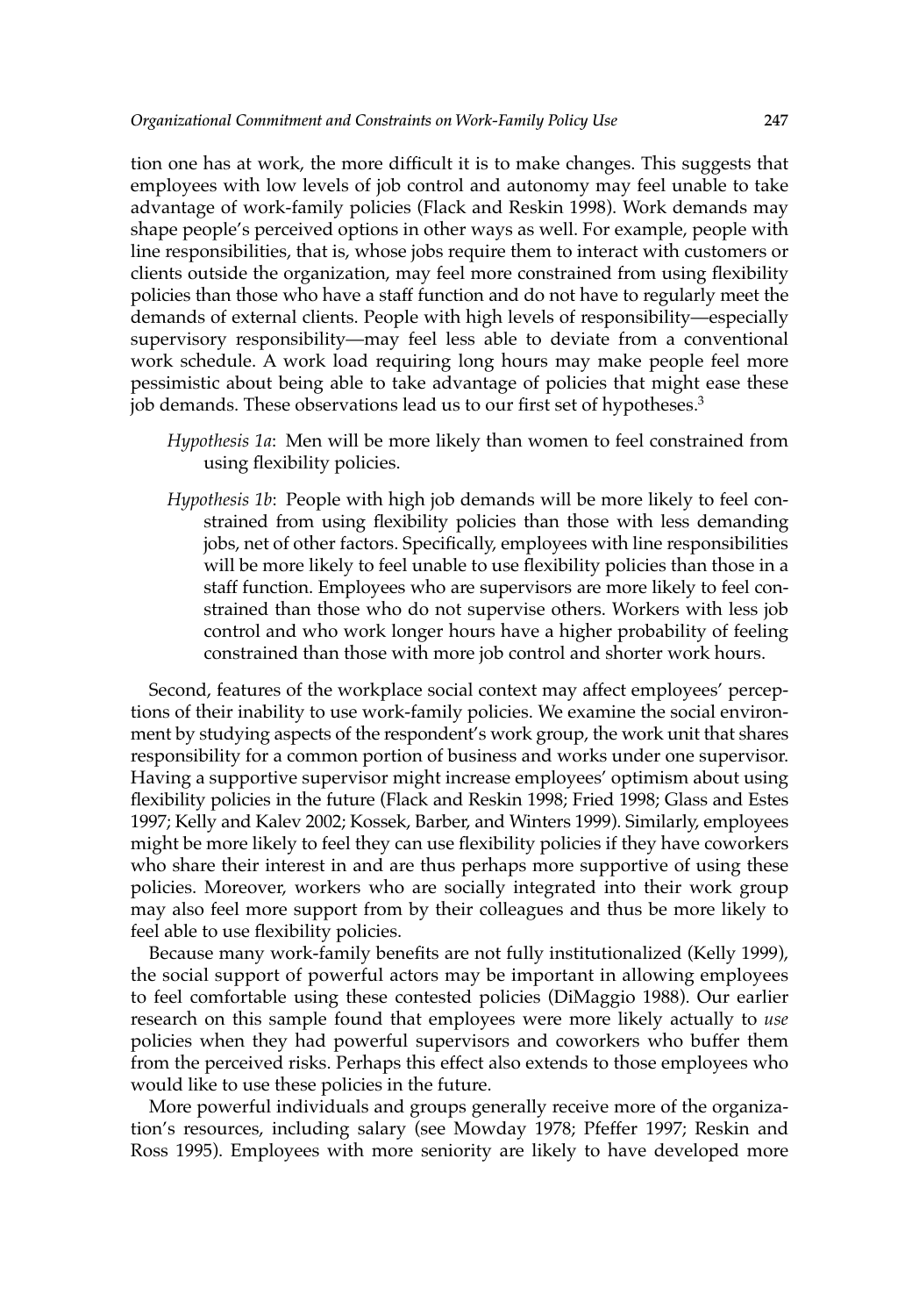extensive networks (Davies-Netzley 1998) and be more socially involved with coworkers than those with less organizational tenure. Workers with longer tenure may also have greater access than others to more desirable jobs and work assignments and to positions involving more autonomy and discretion (Mowday, Porter, and Steers 1982). This research suggests that employees in work groups with higher average salaries and longer average tenures are surrounded by powerful coworkers, whose support could enhance their assurance in using the policies in the future.

- *Hypothesis 2a*: Employees in a less supportive work group will be more likely to feel constrained from using flexibility policies, controlling for other factors. Specifically, employees with unsupportive supervisors will be more likely to feel constrained than those with supportive supervisors. Employees in work groups with a higher proportion of men and a higher proportion of people without children will be more likely than others to feel unable to use flextime and flexplace. Employees who feel less socially integrated into their work group will feel more constrained than those who feel they are fully part of their work group.
- *Hypothesis 2b*: Employees with less powerful coworkers, specifically, those with a higher proportion of lower-paid and junior work group members, will be more likely to feel constrained from using these policies than their counterparts with more highly paid and senior colleagues.

Organizational commitment has been well studied by others (e.g., Berg, Kalleberg, and Applebaum 2003; Caldwell, Chatman, and O'Reilly 1990; Lincoln and Kalleberg 1990; Mathieu and Zajac 1990; Mowday, Porter, and Steers 1982; Tsui, Egan, and O'Reilly 1992). While a general examination of organizational commitment per se is beyond the scope of this article, we study the association between employees' perceived inability to use flexibility policies and their organizational commitment, net of other factors. Many researchers have suggested that employers who provide work-life benefits, including flexibility policies, reap the rewards of higher employee commitment (Dalton and Mesch 1990; Friedman and Greenhaus 2000; Grover and Crooker 1995; Rodgers 1992; Thompson, Beauvais, and Lyness 1999). This is not surprising, given the view that many employers provide work-family policies to professionals (and managers) in part to increase their loyalty and encourage work effort (Konrad and Mangel 2000; Osterman 1995). Using an exchange model, Lambert (2000) finds a positive relationship between workers' views of the usefulness of work-family benefits and organizational citizenship. Lambert (2000:811) suggests that the provision of work-family benefits "may create a generalized sense of obligation to the workplace," leading employees to engage in a variety of behaviors helpful to their company. Her model assumes that norms about reciprocity influence employee behavior: employers provide benefits that employees need and want, and employees reciprocate by being better corporate citizens.

But what are the consequences when this relationship breaks down? What occurs when employers provide benefits that employees need and want, but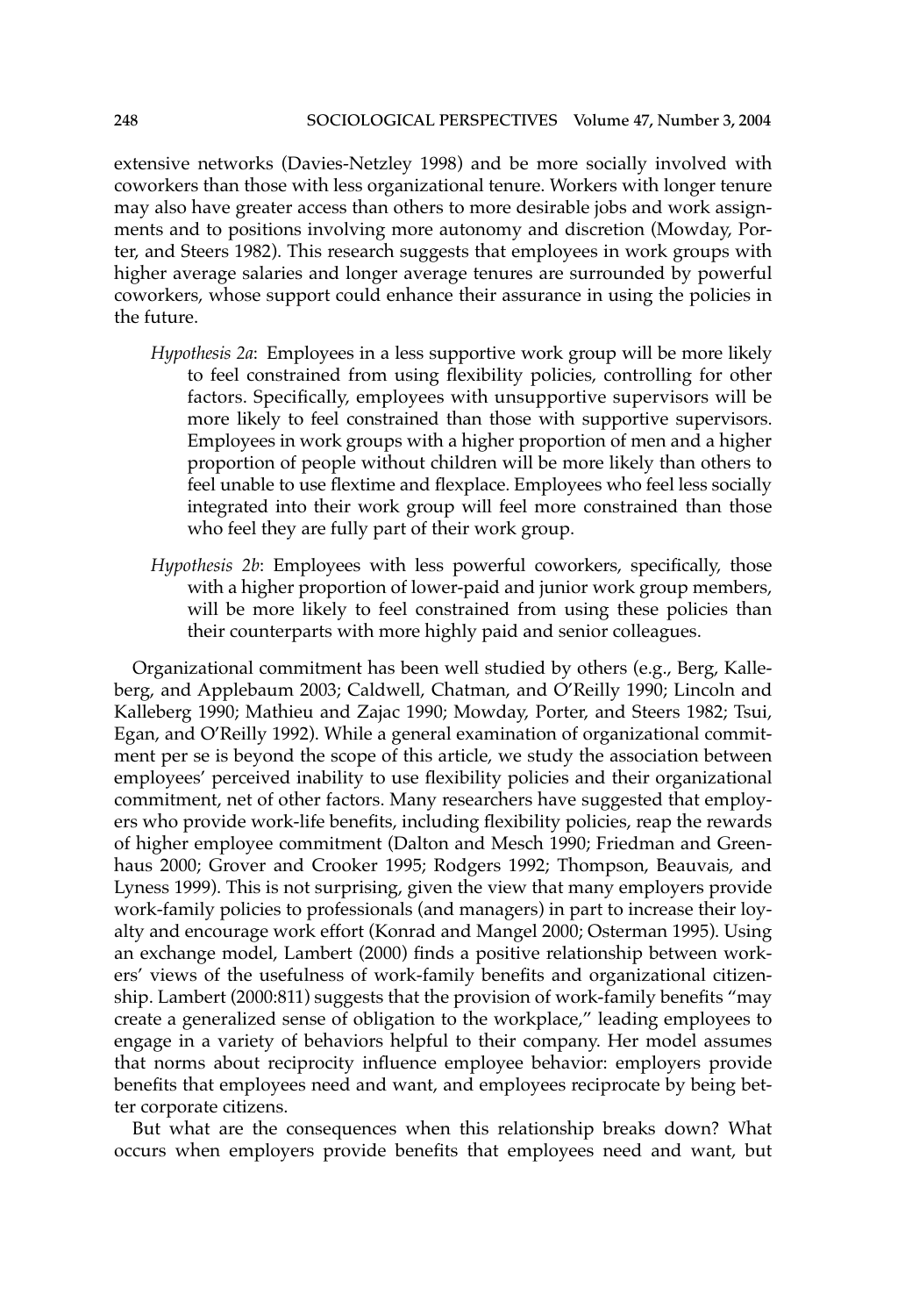employees feel constrained from using these policies? In a sample of technical and professional workers, Eaton (2003) found that the presence of flexibility policies alone did not increase organizational commitment but that it was the *perceived usability* of such policies that mattered. Similarly, we expect that the company's promise that flexibility policies are officially available coupled with workers' inability to use these policies (e.g., because of intense job demands) should lead to feelings of frustration and diminished commitment.

*Hypothesis 3*: Employees who feel constrained from using flexibility policies will report lower levels of organizational commitment than other employees.

#### **DATA AND VARIABLES**

#### **Data**

In 1998 International Finance gave us permission to study work-family policies in their organization and provided us with a confidential personnel database, from which we constructed variables measuring supervisor characteristics and aggregate characteristics of work groups. We constructed another data set based on our own survey of managerial and professional employees' characteristics and their use of and attitudes toward work-family policies at this firm.

In 1999, after first pretesting our survey at another organization, we administered it in three divisions at International Finance.4 One division in the sample provides professional staff services to the organization; the other two serve customers in core line functions. We sent the United States survey analyzed here to all U.S.-based managerial and professional employees of two of these divisions and to a subset of the third division.<sup>5</sup> One division in the sample provides professional staff services to the organization; the other two serve customers in core line functions. Because we are interested in the social context of work, we kept track of work group membership and surveyed all work group members, including the supervisor. These work groups range from two to seventy-three employees, with a median of thirteen. Each group works on a common portion of business and shares one supervisor.

The total number of usable surveys completed was 519, 52 percent of our original survey population.<sup>6</sup> We analyze a subset of this sample here. Our aggregate work group variables are constructed from the personnel database provided by the company, which had information on more than 90 percent of our original survey population.

## **Dependent Variables**

Our dependent variables measure *whether employees feel constrained from using flextime policies and flexplace policies.* Sample members were asked about their interest in and use of nine work-family policies, including flextime and flexplace. These items were worded as "Flextime: Employees determine the hours at which they start and stop working" and "Flexplace/telecommuting: Employees work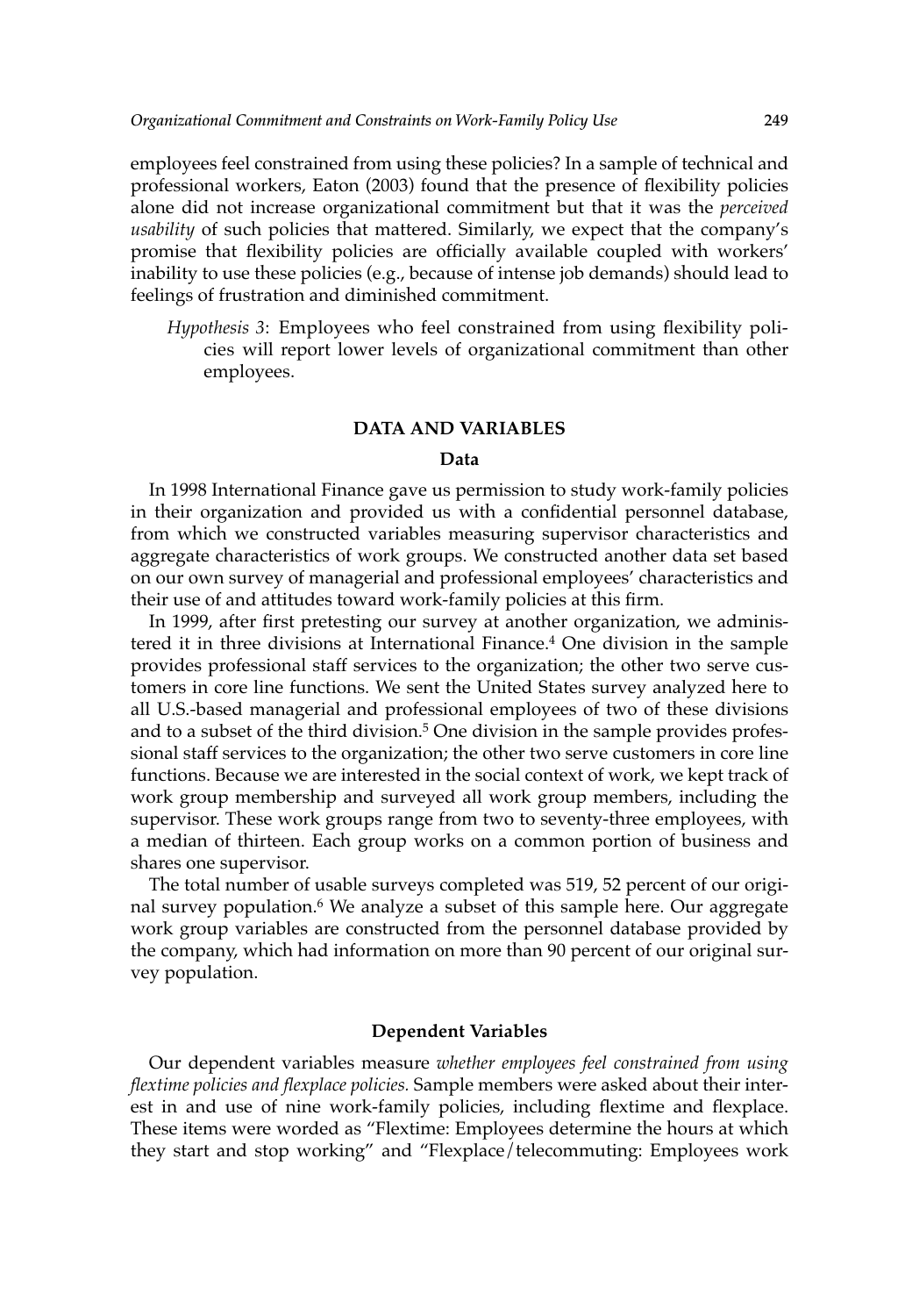part of the time away from the office." The response categories are (1) "have used/am currently using";<sup>7</sup> (2) "could possibly use in the future"; (3) "would like to use, but doubtful I will be able to"; and (4) "no need/no interest."8 Because our focus here is on nonusers, we eliminate current and previous users of flexibility policies (the first response). *Constrained* is a dichotomous variable constructed from the third response category. We constructed separate measures for each flexibility policy.9

Our other dependent variable is *organizational commitment.* This variable represents employees' average level of agreement with six survey items (Cronbach's alpha = .78). These items, all drawn from previous commitment research (e.g., Caldwell, Chatman, and O'Reilly 1990; Mowday, Porter, and Steers 1982; Tsui, Egan, and O'Reilly 1992), are as follows: I am willing to put in a great deal of extra effort beyond that normally expected in order to help International Finance (IF) be successful (reverse coded); I feel very little loyalty to IF; I find that my values and IF's values are very similar (reverse coded); I could just as well be working for a different company as long as I was doing the same type of work; I really care about the fate of IF (reverse coded); IF really inspires the very best in me in the way of job performance (reverse coded). Higher values of this variable indicate higher levels of organizational commitment. Response categories are: 1  $\!=$ strongly agree, 2 = somewhat agree, 3 = somewhat disagree, and 4 = strongly disagree.

#### **Independent Variables**

To test Hypotheses 1a and 1b, we included a measure of *gender*  $(1 = \text{female}, 0 =$ male) and several measures of *job characteristics and work demands.* For our job control item, respondents indicated their level of agreement (strongly disagree through strongly agree) with the statement "All things considered, I have a lot of control over how I do my work." Higher scores indicate higher levels of perceived job control. Other variables are hours worked (measured in hours) and whether one supervises others (1 = supervisor). We also measured whether the individual was a member of a work group whose function was line or staff (1 = staff).

Hypotheses 2a and 2b require measures of supervisor and coworker support and work group power. *Supervisor supportiveness* is an individual-level measure of respondents' perception of their supervisor's support for work-family balance. This variable represents employees' mean level of agreement (from  $1 =$  strongly agree to 4 = strongly disagree) with four items (alpha = .83): "My supervisor and I approach work-related problems in the same way"; "My supervisor is willing to make informal arrangements to help employees balance work and family/ personal life"; "My supervisor has realistic expectations of my job performance"; and "My supervisor and I have similar priorities when it comes to balancing work and family life." Items are reverse coded so that higher values indicate greater perceived supervisor support. To measure coworker support, we use measures of the *percentage of parents in the work group* and the *percentage of women in the work group.* Employees who feel integrated into their work group may also feel more supported. To tap *social integration* into the work group, we include a measure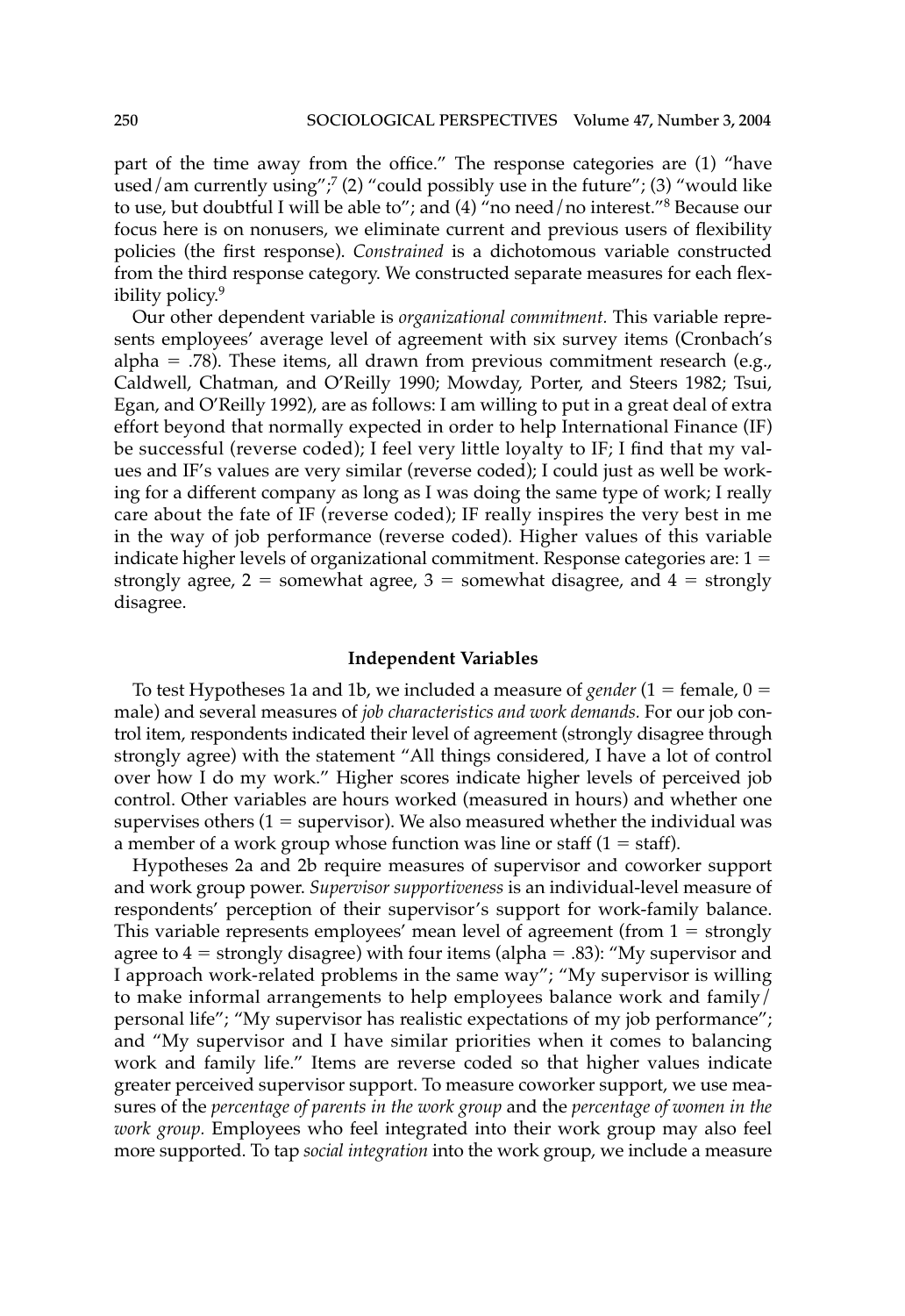that workers checked if they felt it described them: "I feel I am really part of the group of people I work with" (1 = item checked, 0 = not checked). Our work group power measures, *mean log organizational tenure of work group members* and *mean log work group salary*, were constructed from the personnel data base supplied to us by the company.

To test Hypothesis 3, our key independent variable was a dummy variable indicating employees who feel constrained from using flexibility policies. This analysis also contained several individual-level variables that previous research has shown to be associated with organizational commitment. These variables are included primarily as controls; our goal in these analyses is not to identify all of the factors that explain organizational commitment but rather to assess the effects of constraint on commitment. Control variables are demographic characteristics, such as age (measured in years), female, and race, and whether the employee was born in the United States. We also included measures of log organizational tenure, salary, and average hours worked per week.

#### **RESULTS**

### **Description**

Roughly 23 percent of our sample report recent or current use of flextime; 13 percent report recent or current use of flexplace. This article focuses on the remainder of respondents, those who have *not* used flexibility policies. Most nonusers (roughly 80 percent) are interested in using flextime policies: 50 percent are interested in flextime policies and anticipate using these policies at some point in the future, while 30 percent report interest in these policies but feel constrained from using them. The remaining 20 percent of nonusers report that they have no need for or interest in these policies. The results for flexplace policies are similar, showing high levels of interest.

Tables 1 and 2 compare respondents in these three groups. As Table 1 shows, those who express no need for or interest in flextime policies are older, work longer hours, have higher salaries, and are more likely to be supervisors than the other two groups. They are also more likely than members of the other two groups to have a homemaking spouse. In addition to these differences in job and family characteristics, respondents reporting no need for or interest in flextime policies express the highest levels of organizational commitment of the three groups.

The results for flexplace, shown in Table 2, are somewhat similar. Older workers and supervisors are less likely to express need for or interest in flexplace policies than are other workers. Interest in these policies is significantly lower among those in staff positions and in work groups with longer average tenure. Those uninterested in flexplace policies also report higher levels of organizational commitment than do other groups.

Figures 1 through 6 depict some of these differences. Two patterns are especially noteworthy. First, within this homogeneous group of high-earning, hardworking finance professionals, the minority claiming no need for or interest in flexibility possibilities also tends to occupy the higher levels of seniority, status,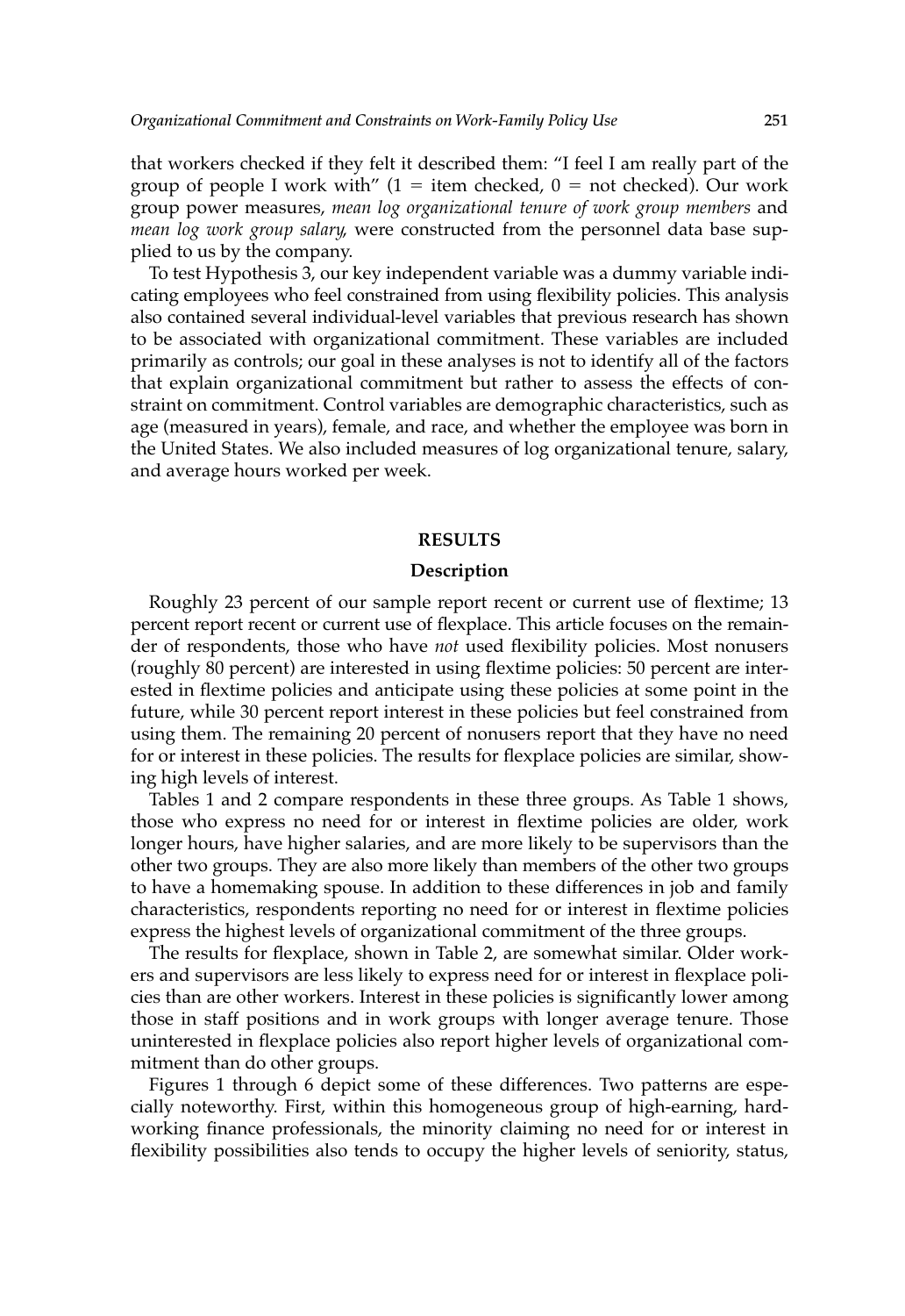| arroorio or ritoario ror ritroo oroap |                                    |                                          |                                       |                                      |
|---------------------------------------|------------------------------------|------------------------------------------|---------------------------------------|--------------------------------------|
| Variables                             | Anticipate<br>Using<br>$(n = 195)$ | Constrained from<br>Using<br>$(n = 125)$ | No Need/<br>No Interest<br>$(n = 74)$ | <b>Total Nonusers</b><br>$(N = 394)$ |
| Family and demographic                |                                    |                                          |                                       |                                      |
| Female                                | .400                               | .456                                     | .409                                  | .421                                 |
| Spouse is full-time                   |                                    |                                          |                                       |                                      |
| homemaker                             | .154                               | .081                                     | .219                                  | $.143*$                              |
| Age                                   | 41.5(9.4)                          | 42.2(8.2)                                | 44.2 (9.3)                            | 42.2 $(9.4)$ <sup>+</sup>            |
| Job                                   |                                    |                                          |                                       |                                      |
| Average weekly                        |                                    |                                          |                                       |                                      |
| hours worked                          | 51.5(8.5)                          | 53.6 (10.2)                              | 55.24 (9.9)                           | 52.9 $(9.4)$ **                      |
| Supervise others                      | .041                               | .096                                     | .162                                  | $.081**$                             |
| Salary                                | 95,235 (48,851)                    | 106,557 (59,436)                         | 118,402 (59,958)                      | 103,155 (55,110)                     |
| Log organizational                    |                                    |                                          |                                       |                                      |
| tenure                                | 1.849(1.1)                         | 1.958(1.0)                               | 1.936(1.2)                            | $1.900(1.1)^+$                       |
| Job control                           | 2.668(.73)                         | 2.416(.89)                               | 2.726 (.84)                           | $2.599(.81)$ **                      |
| Staff function                        | .626                               | .512                                     | .583                                  | .582                                 |
| Work group                            |                                    |                                          |                                       |                                      |
| Percent female                        | .455(.27)                          | .481(.25)                                | .482(.23)                             | .468(.26)                            |
| Percent parents                       | 75.428 (19.2)                      | 72.610 (22.8)                            | 76.389 (18.9)                         | 74.705 (20.3)                        |
| Log mean                              |                                    |                                          |                                       |                                      |
| organizational                        |                                    |                                          |                                       |                                      |
| tenure                                | 1.703(0.63)                        | 1.847(.57)                               | 1.751(.50)                            | $1.758(.59)^+$                       |
| Log mean salary                       | 11.298(.31)                        | 11.321 (.32)                             | 11.363(.36)                           | 11.317 (.32)                         |
| Attitudes                             |                                    |                                          |                                       |                                      |
| Organizational                        |                                    |                                          |                                       |                                      |
| commitment                            | 2.805(.62)                         | 2.602(.53)                               | 2.887(.68)                            | $2.756$ $(.61)$ **                   |
| Supervisor                            |                                    |                                          |                                       |                                      |
| supportiveness                        | 3.021(.70)                         | 2.898(.78)                               | 3.154(.73)                            | $3.007(.73)^+$                       |

| 'A BI J |
|---------|
|---------|

Comparisons of Means for Three Groups of Nonusers of Flextime Policies

*Notes*: Mean difference,  $^*p < .05$ ;  $^{**}p < .01$ ;  $^+p < .10$ .

and income. They seem to resemble the ideal type of the devoted executive, one who makes work the center of his or her life and is rewarded for that dedication (Blair-Loy 2003).

In contrast, most sample members are interested in flexibility policies, but there are important differences between those who feel optimistic about their ability to use these policies and those who would like to use the policies but feel they cannot. For example, as the figures show, employees who feel constrained from using flexibility policies fall in the middle of the three subsamples on many measures. They are less likely to be supervisors than those claiming no interest but more likely than employees who use or anticipate using these programs (Fig. 1). They work fewer hours than the devoted executives who claim no interest but more hours than those who are using or who see themselves using flexibility policies in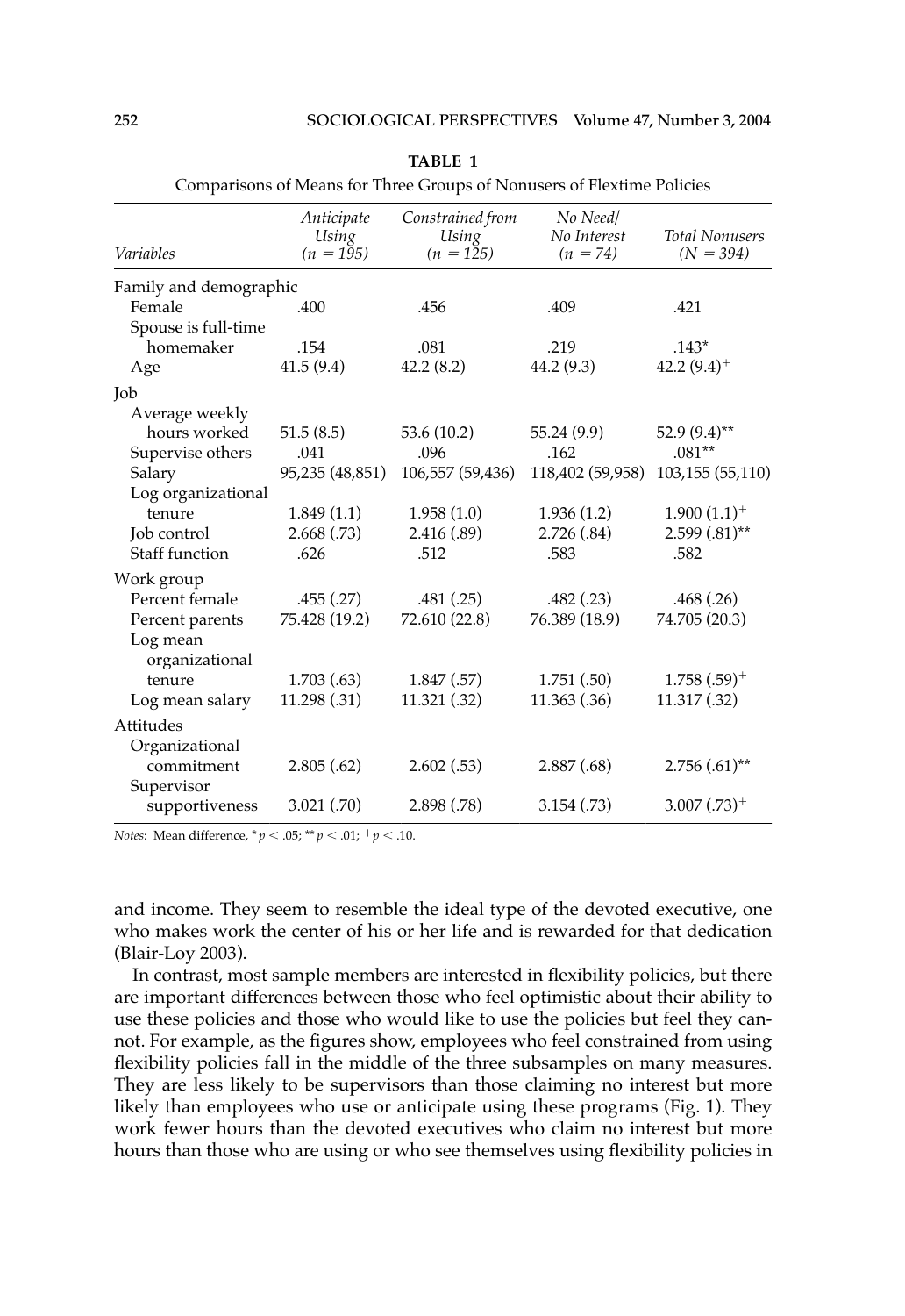| Variables                  | Anticipate<br>Using<br>$(n = 224)$ | Constrained<br>from Using<br>$(n = 154)$ | No Need/<br>No Interest<br>$(n = 70)$ | <b>Total Nonusers</b><br>$(N = 448)$ |
|----------------------------|------------------------------------|------------------------------------------|---------------------------------------|--------------------------------------|
| Family and demographic     |                                    |                                          |                                       |                                      |
| Female                     | .428                               | .401                                     | .449                                  | .422                                 |
| Spouse is full-time        |                                    |                                          |                                       |                                      |
| homemaker                  | .147                               | .113                                     | .197                                  | .143                                 |
| Age                        | 42.1(9.6)                          | 41.8(8.8)                                | 44.7 (9.0)                            | $42.4(9.3)^+$                        |
| Job                        |                                    |                                          |                                       |                                      |
| Average weekly             |                                    |                                          |                                       |                                      |
| hours worked               | 52.1(9.1)                          | 51.1(8.4)                                | 53.1 (11.0)                           | 51.9(9.2)                            |
| Supervise others           | .049                               | .065                                     | .155                                  | $.071***$                            |
| Salary                     | 97,601 (48,499)                    | 98,926 (54,465)                          | 109,782 (63,642)                      | 99,965 (53,207)                      |
| Log organizational         |                                    |                                          |                                       |                                      |
| tenure                     | 1.871(1.1)                         | 2.021(.9)                                | 2.097(1.0)                            | 1.958(1.0)                           |
| Job control                | 2.722(.78)                         | 2.480(.81)                               | 2.686(.83)                            | $2.634$ $(.80)$ **                   |
| Staff function             | .737                               | .562                                     | .437                                  | $.630***$                            |
| Work group                 |                                    |                                          |                                       |                                      |
| Percent female             | .420(.25)                          | .459(.24)                                | .517(.27)                             | .449(.25)                            |
| Percent parents            | 75.658 (18.6)                      | 74.198 (21.2)                            | 73.831 (19.6)                         | 74.884 (19.7)                        |
| Log mean<br>organizational |                                    |                                          |                                       |                                      |
| tenure                     | 1.683(0.63)                        | 1.860(.50)                               | 1.901(.50)                            | $1.777$ $(.58)$ ***                  |
| Log mean salary            | 11.303(.28)                        | 11.287(.30)                              | 11.335(.42)                           | 11.302(.31)                          |
| Attitudes                  |                                    |                                          |                                       |                                      |
| Organizational             |                                    |                                          |                                       |                                      |
| commitment                 | 2.801(.60)                         | 2.583(.57)                               | 2.852(.72)                            | $2.734(.62)$ **                      |
| Supervisor                 |                                    |                                          |                                       |                                      |
| supportiveness             | 3.079(.68)                         | 2.903(.76)                               | 3.004(.70)                            | $3.007(.71)^+$                       |

|  | . BI |
|--|------|
|--|------|

Comparisons of Means for Three Groups of Nonusers of Flexplace Policies

*Notes:* Mean difference,  $p < .05$ ; \*\*  $p < .01$ ;  $+p < .10$ .

the future (Fig. 2). Their average salaries are also intermediate between the other two groups (Fig. 3). Workers who want to use either flexibility policy but cannot are further pinched by less control at work: on average, they report the least job control of all three groups (Fig. 4).

In sum, in our sample of managers and professionals, those who feel unable to take advantage of flexibility policies are close to—but not at—the top in terms of supervisory status, income, and concomitant long work hours and demands. They feel the most pressured at work, reporting the lowest average level of job control across all three groups. They also tend to have the heaviest responsibilities at home, as they are least likely to have a homemaking spouse (Fig. 5). These valuable employees are among those most in need flexibility policies but find them most out of reach. Moreover, they report the lowest levels of organizational commitment (Fig. 6).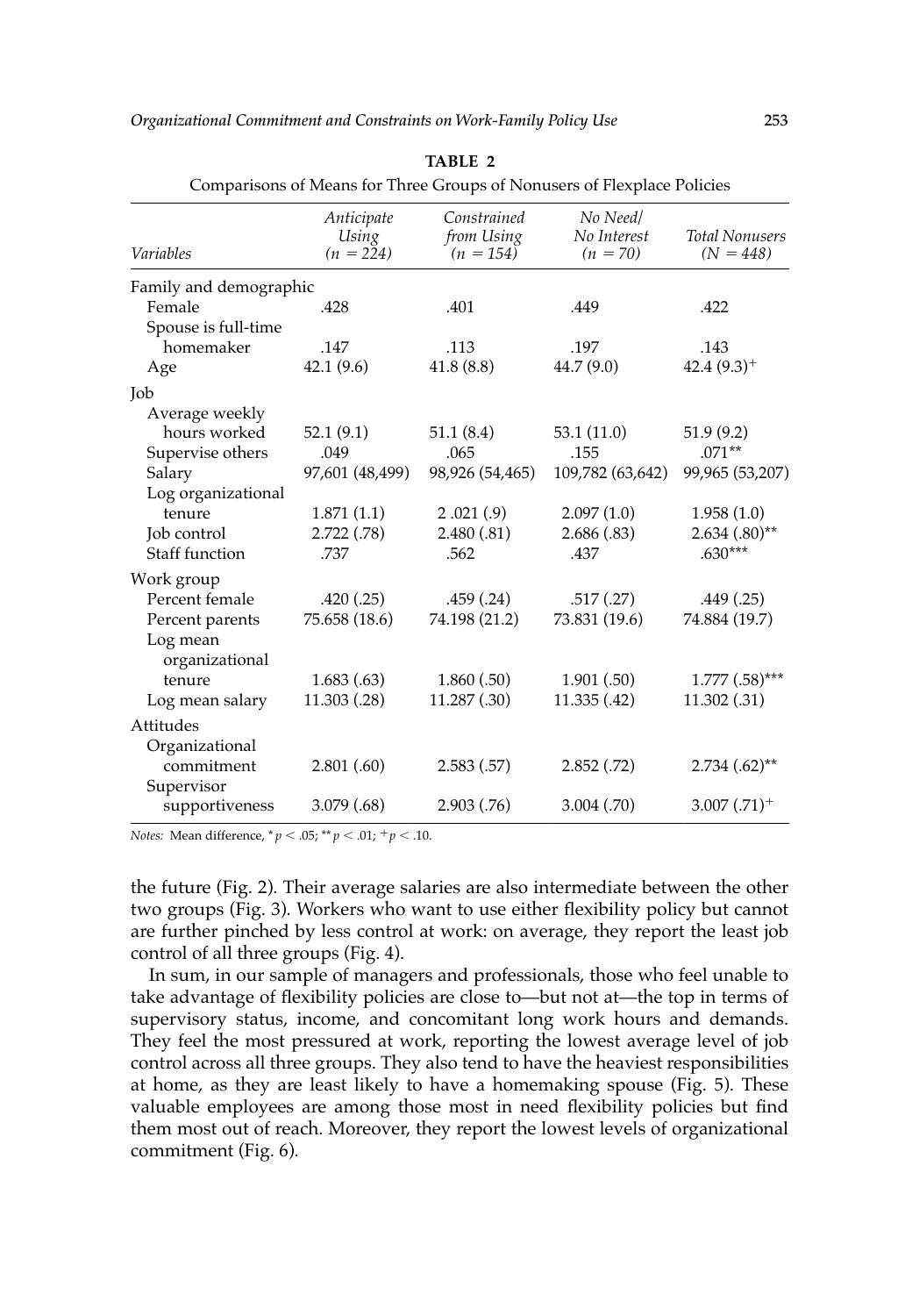

**Figure 1** Subsample Comparison of Percent Who Supervise



**Figure 2** Subsample Comparison of Hours Worked



**Figure 3** Subsample Comparison of Salary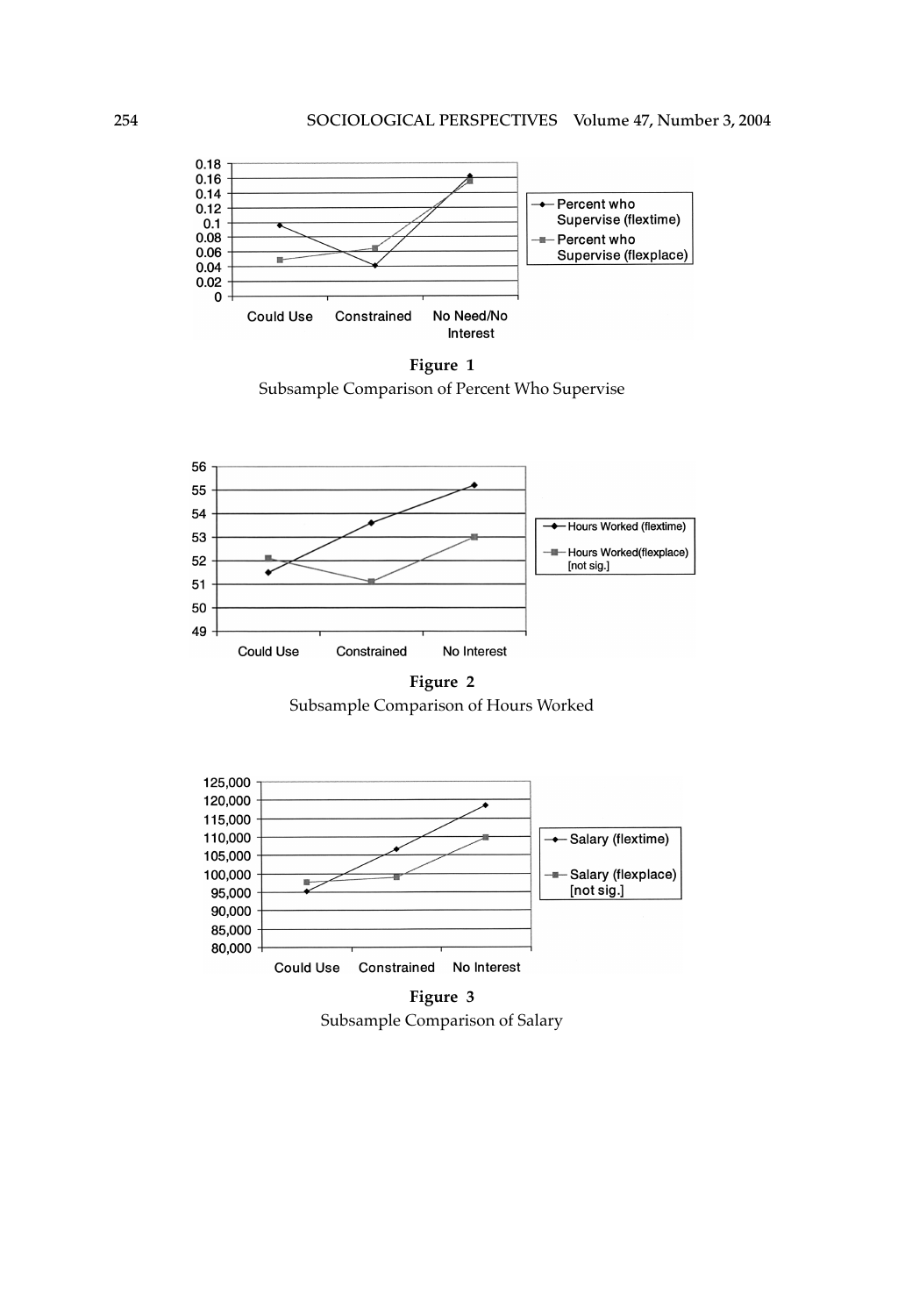

**Figure 4** Subsample Comparison of Job Control



**Figure 5** Subsample Comparison of Homemaking Spouse



Subsample Comparison of Organizational Commitment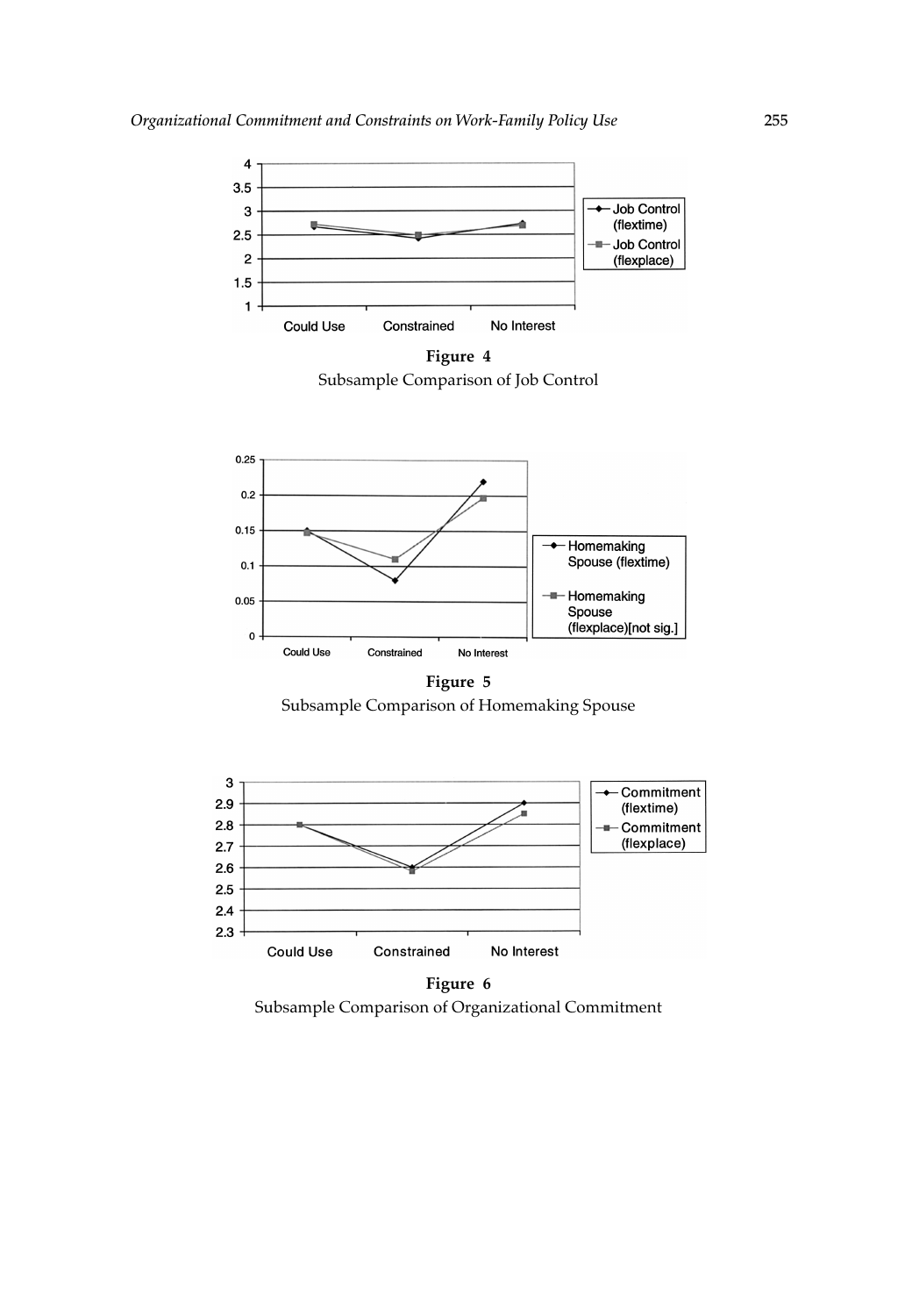#### **Explaining Constraint**

Our next set of results goes beyond these descriptive findings to identify the factors that predict constraint. These analyses identify the differences between those who anticipate using flexibility policies in the future and those who would like to use these policies but feel they cannot. Those expressing no need for or no interest in flexibility policies are eliminated from these models. By systematically excluding people expressing no interest in flexibility policies, we introduce a potential bias into our analyses (Berk 1983). To avoid this misspecification, the results shown in Table 3 include a correction factor in the form of a hazard rate (Berk 1983).<sup>10</sup>

Because our data consist of individuals nested within work groups, we used HLM5.0 to estimate a two-level multilevel model (Bryk, Raudenbush, and Congdon 1996; see also Bryk and Raudenbush 1992; DiPrete and Forristal 1994). Multilevel models are useful when data are arranged hierarchically (e.g., workers within work groups). Our two-level model differentiates between individual-level data and data collected at the work group level. Multilevel analyses can take many forms; we use a nonlinear random-intercept model.

The first column of Table 3 shows the effects of gender and job demands on workers' feelings of constraint. These results fail to support Hypothesis 1a but weakly support Hypothesis 1b. In contrast to our expectation that men would feel more constrained than women from using flextime and flexplace, the respondent's gender did not significantly affect constraint. Respondents' perceived ability to use both types of flexibility policies is shaped by whether their work group had a line or staff function. Those with a line function were significantly more pessimistic about their ability to use flextime and flexplace policies than were others. Line managers and professionals, who service external clients, are likely to be at the mercy of their clients' schedules. In contrast, staff managers and professionals may have more latitude in deciding when and where they accomplish the tasks that service the internal organization.

Other job demands either fail to predict constraint or operate somewhat differently for the two types of flexibility policies. Those working longer hours are more pessimistic about their ability to use flextime policies than those working fewer hours, though this effect is only marginally significant in this model  $(p =$ .07). This effect is consistent with Hypothesis 1b: perceived constraint increases with greater work demands. In the case of flexplace policies, we found that constraint is significantly higher among those reporting lower levels of job control. Ironically, although flexibility policies are designed, in part, to give people more control over their work hours, the perceived ability to use them depends on how much control one's job already provides.

Column 2 shows the addition of six variables measuring the supportiveness of supervisors and coworkers (Hypothesis 2a and 2b). As expected, members of work groups containing lower percentages of parents reported greater feelings of constraint regarding use of flextime policies than did work groups containing a higher percentage of parents. Similarly, employees whose work groups have a lower proportion of women report more constraint in using flextime, although this effect is only marginally significant.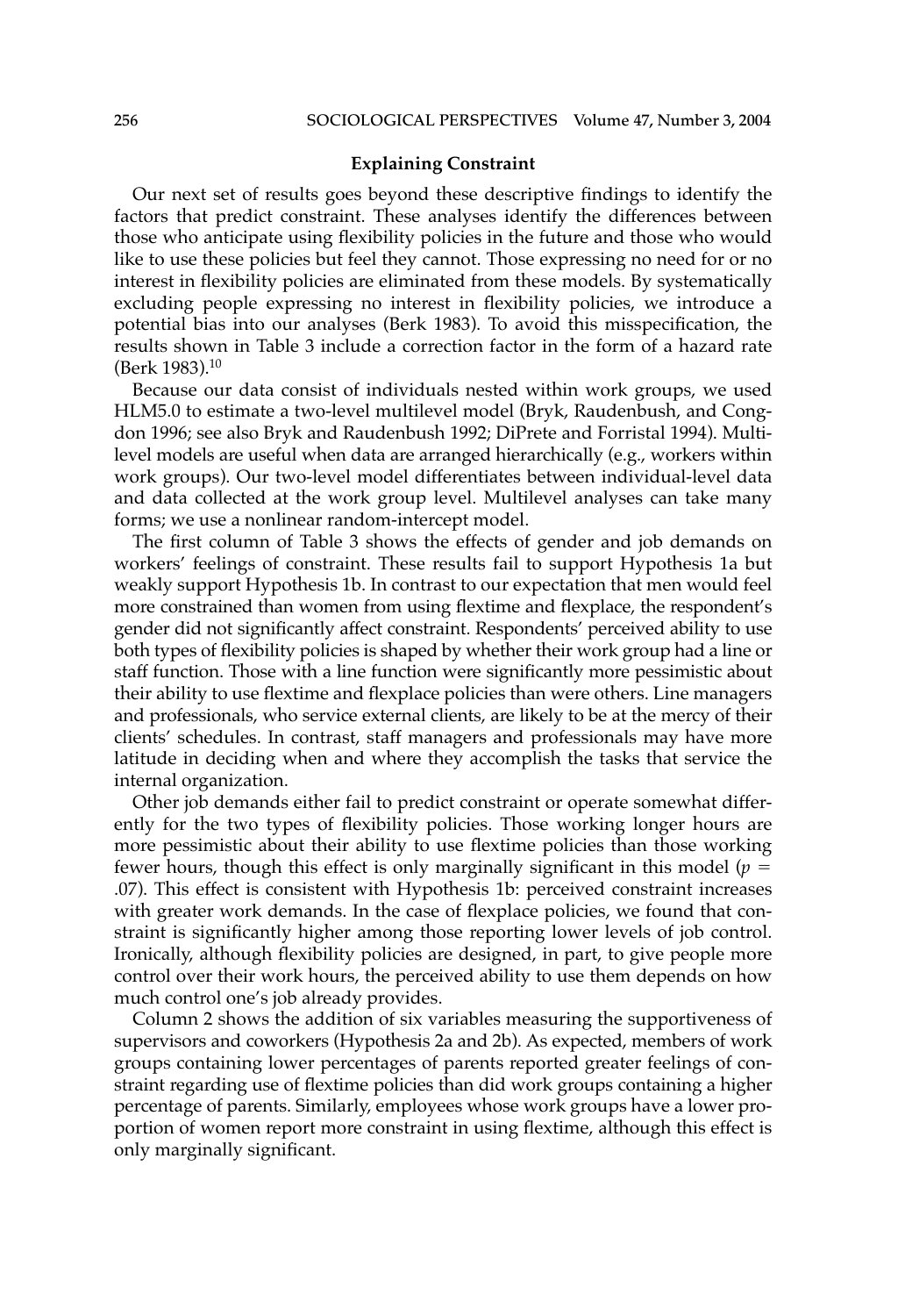| Independent Variables                     | Gender and<br>Job Demandsb | Coworker<br>and Supervisor<br>Supportc |
|-------------------------------------------|----------------------------|----------------------------------------|
| Flextime ( $N = 283$ )                    |                            |                                        |
| Intercept                                 | $-.150$                    | 2.149                                  |
| Supervisor                                | .783                       | .837                                   |
| Job control                               | $-.241$                    | $-.215$                                |
| Hours worked                              | $.030+$                    | $.033*$                                |
| Staff function                            | $-.637*$                   | $-.672**$                              |
| Female                                    | .054                       | .282                                   |
| Perceived social integration              |                            | .271                                   |
| Percent parents in work group             | $\overline{\phantom{0}}$   | $-.011*$                               |
| Percent women in work group               |                            | $-1.131+$                              |
| Supervisor supportiveness                 |                            | $-.112$                                |
| Work group mean log organizational tenure |                            | $.458 +$                               |
| Work group mean log salary                |                            | $-.158$                                |
| Hazard rate                               | $-2.142$                   | $-3.039$                               |
| Flexplace ( $N = 332$ )                   |                            |                                        |
| Intercept                                 | .156                       | 4.587                                  |
| Supervisor                                | .398                       | .490                                   |
| Job control                               | $-.395**$                  | $-.403*$                               |
| Hours worked                              | $-.019$                    | $-.015$                                |
| Staff function                            | $-.863**$                  | $-.816**$                              |
| Female                                    | $-.336$                    | $-.263$                                |
| Perceived social integration              |                            | $-.102$                                |
| Percent parents in work group             |                            | $-.007$                                |
| Percent women in work group               |                            | $-.570$                                |
| Supervisor supportiveness                 |                            | .045                                   |
| Work group mean log organizational tenure |                            | $.521*$                                |
| Mean log salary                           |                            | $-.408$                                |
| Hazard rate                               | $-1.800$                   | $-2.323$                               |

**TABLE 3**

Predictors of Being Constrained from Using Flextime and Flexplace Policies<sup>a</sup>

*Notes*: Includes only those who are interested in the policy and either anticipate using it in the future or feel constrained from using the policy. Excludes those who have no need, no interest in policy.

<sup>a</sup> Random intercept model, population-average estimates with robust standard errors.

<sup>b</sup> Variance component for intercept: .146 (Chi-square = 67.97, df = 72,  $p > .50$ ) for flextime; .180 (Chi-square = 80.15,  $df = 71, p =$ 

df = 71, *p* = .24) for flexplace.<br><sup>c</sup> Variance component for intercept: .154 (Chi-square = 63.20, df = 68, *p* > .50) for flextime; .138 (Chi-square = 74.08,  $df = 67$ ,  $p = .26$ ) for flexplace.

 $* p < 0.05$ ;  $** p < 0.01$ ;  $+ p < 10$  (two-tailed tests).

In general, however, the hypothesis that employees with more supportive supervisors and coworkers will feel less constrained receives only modest support. The degree of social integration employees feel at work fails to predict constraint for either type of flexibility policy. In addition, contrary to previous research, employees with less supportive supervisors were no more pessimistic about their ability to use either type of flexibility policy than those with more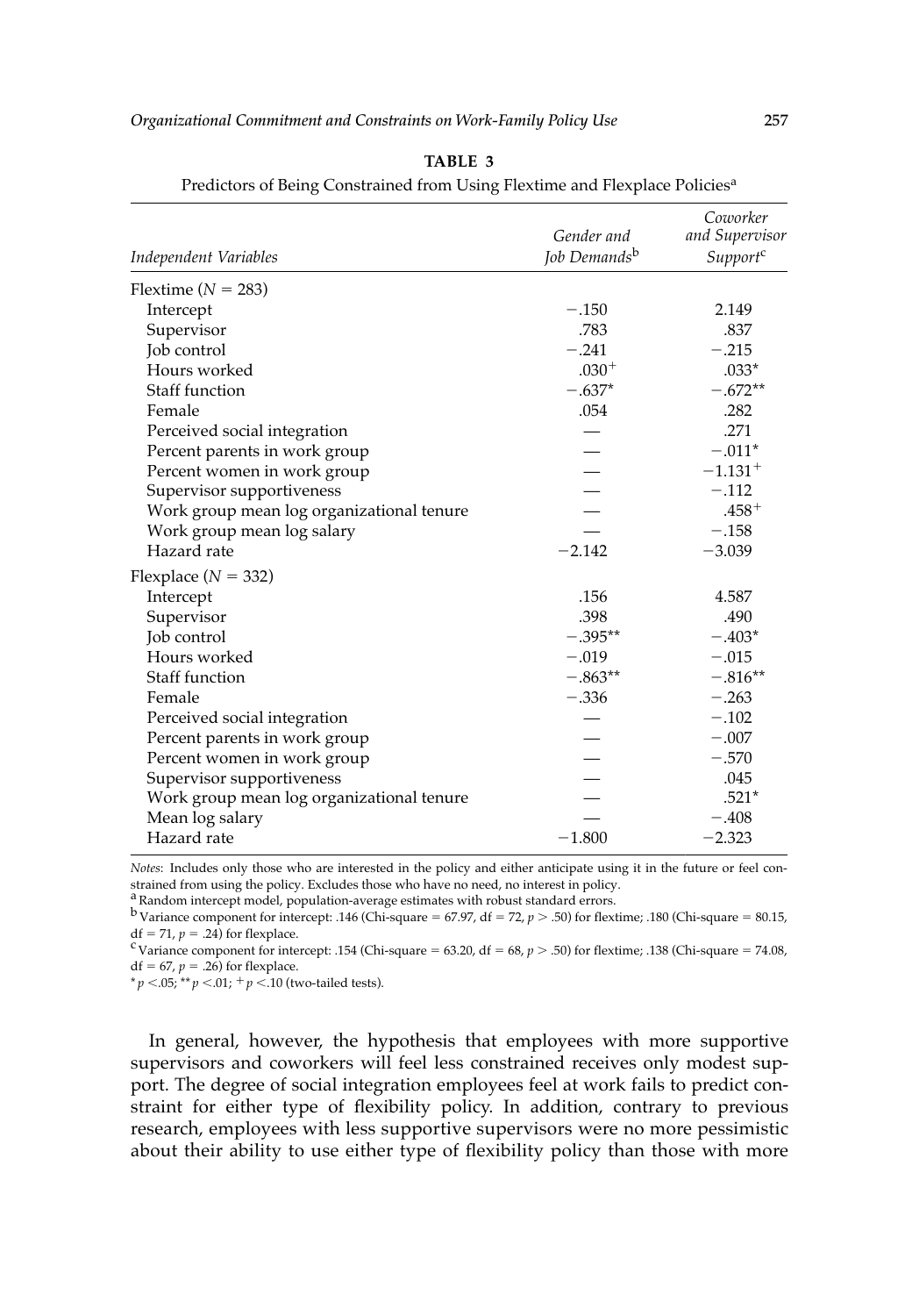supportive supervisors. Though having a supportive supervisor may be important in other ways, our results suggest that other factors play a larger role in shaping our managerial and professional respondents' perceived ability to use flexibility policies.

We expected that employees' perceived ability to use flexibility policies would be enhanced if they had powerful colleagues (Hypothesis 2b). However, we find that feelings of constraint regarding both flextime and flexplace are significantly higher among employees in more senior work groups. Although this finding is contrary to our expectations that powerful work groups could facilitate optimism about policy use, seniority may be as much an indicator of work group responsibility and demands as an indicator of work group power. Consistent with Hypothesis 1, as responsibilities increase, employees' perceived ability to use flexibility policies declines. Our other measure of work group power, mean log work group salary, is not associated with constraint.

Generally, we find some evidence that that the social context of work shapes people's perceived ability to use flextime policies. Although a respondent's own gender had no effect, those in work groups containing a higher proportion of men are more pessimistic about their ability to use flextime policies than those whose work groups had a higher proportion of women. Similarly, respondents in work groups containing fewer parents and more senior workers feel more constrained from using flextime than those in work groups containing more parents or more junior workers. Social context plays a more limited role in explaining respondents' perceived ability to use flexplace. Having more senior colleagues augments workers' feelings of constraint. This pessimism is also increased by individual job characteristics, such as less autonomy and a line position.

#### **Relations between Constraint and Commitment**

The next step in our analysis is to examine whether feeling unable to use flexibility policies affects respondents' organizational commitment. We use an OLS model in which constraint is the key independent variable and organizational commitment is the dependent variable. Our model also contains several controls that previous research has identified as antecedents of commitment. In general, it has been suggested that commitment should be higher among those who are older, female, and more highly paid, have longer organizational tenure and greater autonomy, and exercise authority (Mathieu and Zajac 1990). We also controlled for hours worked and racial-ethnic background.

These OLS results are reported in Table 4.11 Column 1 reports the findings for flextime. The effects of the control variables shown in this column are roughly consistent with previous research: commitment is significantly higher among older workers, those working more hours per week, and those with greater job autonomy. Supervisors are more committed than nonsupervisors; and nonwhite U.S.-born employees are less committed than U.S.-born whites. Satisfaction with supervisors also increases commitment. The findings for flexplace, contained in column 2, are similar: organizational commitment is higher among supervisors, those working more hours per week, and those with more job autonomy.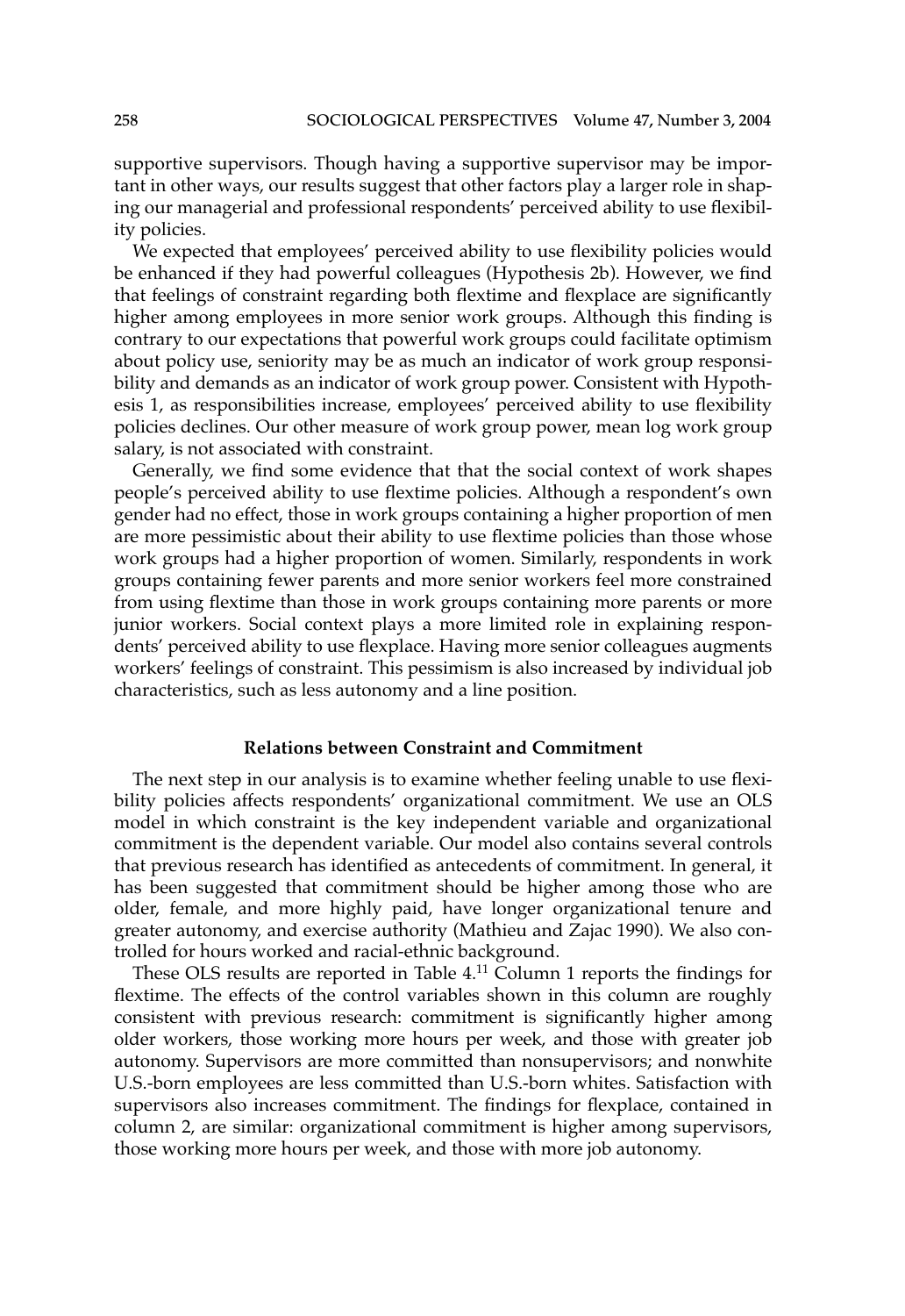| Independent Variables            | Organizational Commitment |
|----------------------------------|---------------------------|
| Flextime policies ( $N = 319$ )  |                           |
| Constrained from using flextime  | $-.159**$                 |
| Supervisor supportiveness        | $.211**$                  |
| Job control                      | $.170**$                  |
| Supervisor                       | $.300*$                   |
| Age                              | $.001 +$                  |
| Female                           | .072                      |
| Hours worked                     | $.006+$                   |
| Salary                           | $-.000$                   |
| Log organizational tenure        | .035                      |
| Nonwhite, U.S.-born              | $-.189+$                  |
| White, born outside U.S.         | $-.036$                   |
| Nonwhite, born outside U.S.      | .092                      |
| Constant                         | $1.125***$                |
| Adjusted $R^2$                   | .202                      |
| Flexplace policies ( $N = 377$ ) |                           |
| Constrained from using flexplace | $-.138*$                  |
| Supervisor supportiveness        | $.228*$                   |
| Job control                      | $.132**$                  |
| Supervisor                       | $.270*$                   |
| Age                              | .005                      |
| Female                           | .035                      |
| Hours worked                     | $.008*$                   |
| Salary                           | $-.000$                   |
| Log organizational tenure        | .028                      |
| Nonwhite, U.S.-born              | $-.098$                   |
| White, born outside U.S.         | $-.081$                   |
| Nonwhite, born outside U.S.      | .127                      |
| Constant                         | $1.079**$                 |
| Adjusted $R^2$                   | .173                      |

**TABLE 4**

OLS Analysis of Relationship between Constraint and Organizational Commitment

*Notes*: Includes only those who are interested in the policy and either anticipate using it in the future or feel constrained from using it. Excludes those who have no need for, no interest in policy.

 $* p < .05; ** p < .01; * p < .10$  (two-tailed tests).

Even with these controls for demographic, family, and job characteristics, however, employees who feel constrained from using flexibility policies have significantly lower levels of organizational commitment than do those who are more optimistic about their ability to use these policies. These results are consistent with others' claims that work-family policy "usability" matters when considering the relationships between policies and commitment (Eaton 2003).

To further explore these relationships, we reestimated our models with the entire sample. These models included all of the control variables used in the previous analyses, and they included three dummy variables: constrained from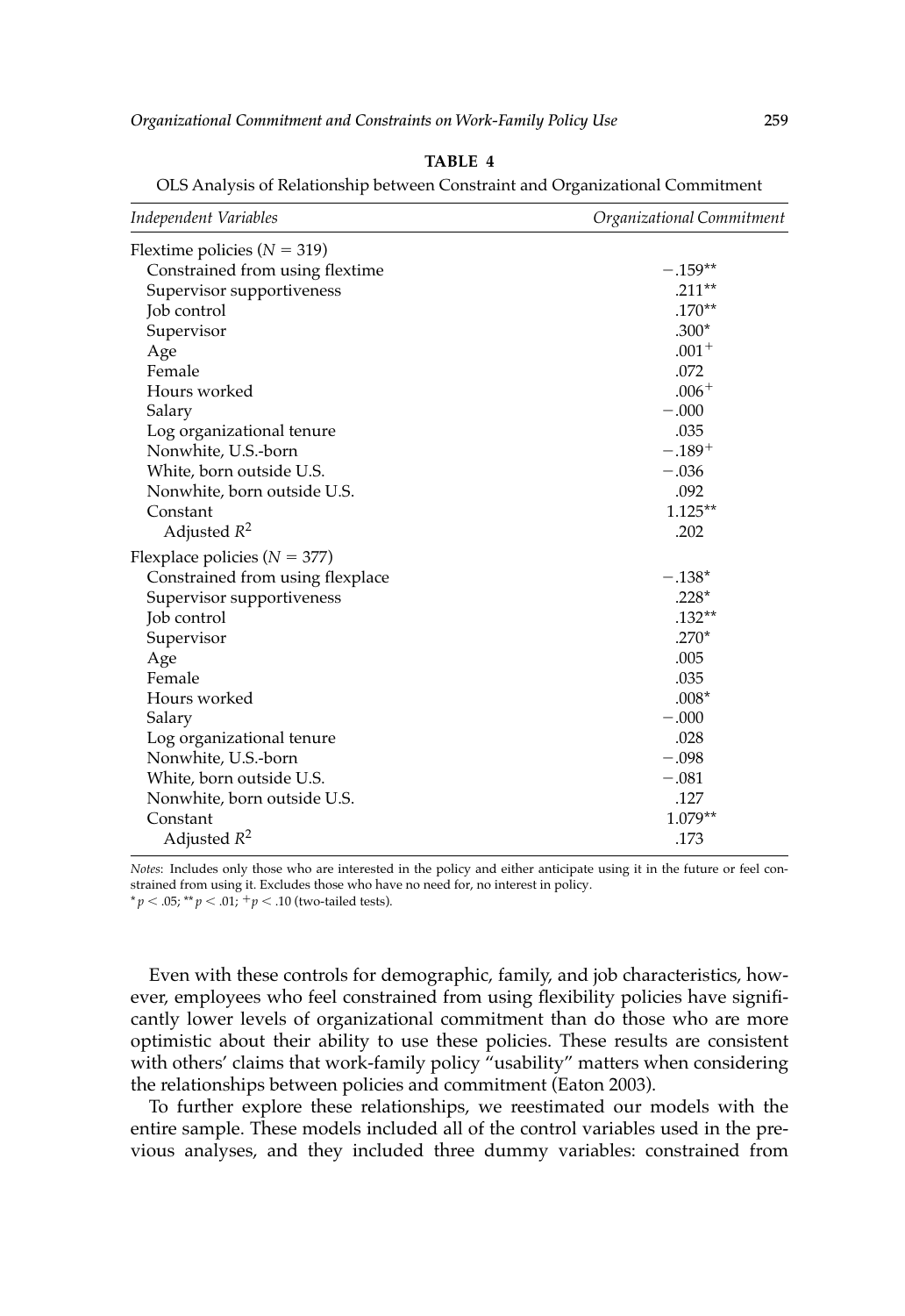using flexibility policies, optimistic about using flexibility policies, and current or past users of flexibility policies. Those indicating no need for or interest in flexibility policies were the reference category.

The results from these analyses (not reported) show that those who are constrained from using both flextime and flexplace policies are less committed to the organization than those with no need for or interest in these policies (though these differences are only modestly significant). Commitment levels do not significantly differ for those who are optimistic about using them in the future and those with no need for or interest in the policies.

### **DISCUSSION AND CONCLUSION**

Academics, policy makers, and human resource professionals promote flexibility policies as a way to help employees balance work and family responsibilities. According to the business case for work-family corporate policies, employers also benefit as reap the gains of a more committed workforce. This scenario assumes that employees are interested in work-family policies and perceive themselves as being able to use them. Our paper links these issues of employees' interest in flexibility policies, their belief that they can actually use these policies, and the consequences for organizational commitment.

In this sample, employees reporting no interest are in the minority, yet they are among the most senior and most highly paid. These high-ranking employees seem to have the strongest "devotion to work" ethic (Blair-Loy 2003) and, like Hochschild's (1997) respondents, seem to enjoy spending long days at work (see also Friedman and Greenhaus 2000). They put in the longest hours and are the most committed to the corporation. Many have family situations that offer little competition to their work, as they are significantly more likely than other groups to have a homemaking spouse. While the proportion of sample members uninterested in flexibility policies is small, these respondents are likely to have influence over the professional demands, workplace culture, and possible use of flexibility policies among their subordinates.

But most respondents in fact do express interest in officially available flexibility policies. These policies are not radical, considering the degree of autonomy that managers and professionals are likely to have. Unlike policies such as reduced hours and parental leave, flexibility policies do not cut work hours and may even facilitate working longer hours. This is especially true of flexplace policies. Yet despite their benign nature, and consistent with Hays's (1998) argument, roughly a third of nonusers of flexibility policies feel constrained from using them.

Heavy job demands are one important source of these constraints. In our sample, the managers and professionals who would like to use flexibility policies but feel they cannot tend to be in line management. Working long hours constrains employees from using flextime policies, which are designed to allow employees to rearrange their work schedules. Employees who are already putting in long hours have few degrees of freedom available to make these adjustments. Working long hours is not a primary source of constraint for workers interested in using flexplace policies, however. By enabling people to shift the physical location of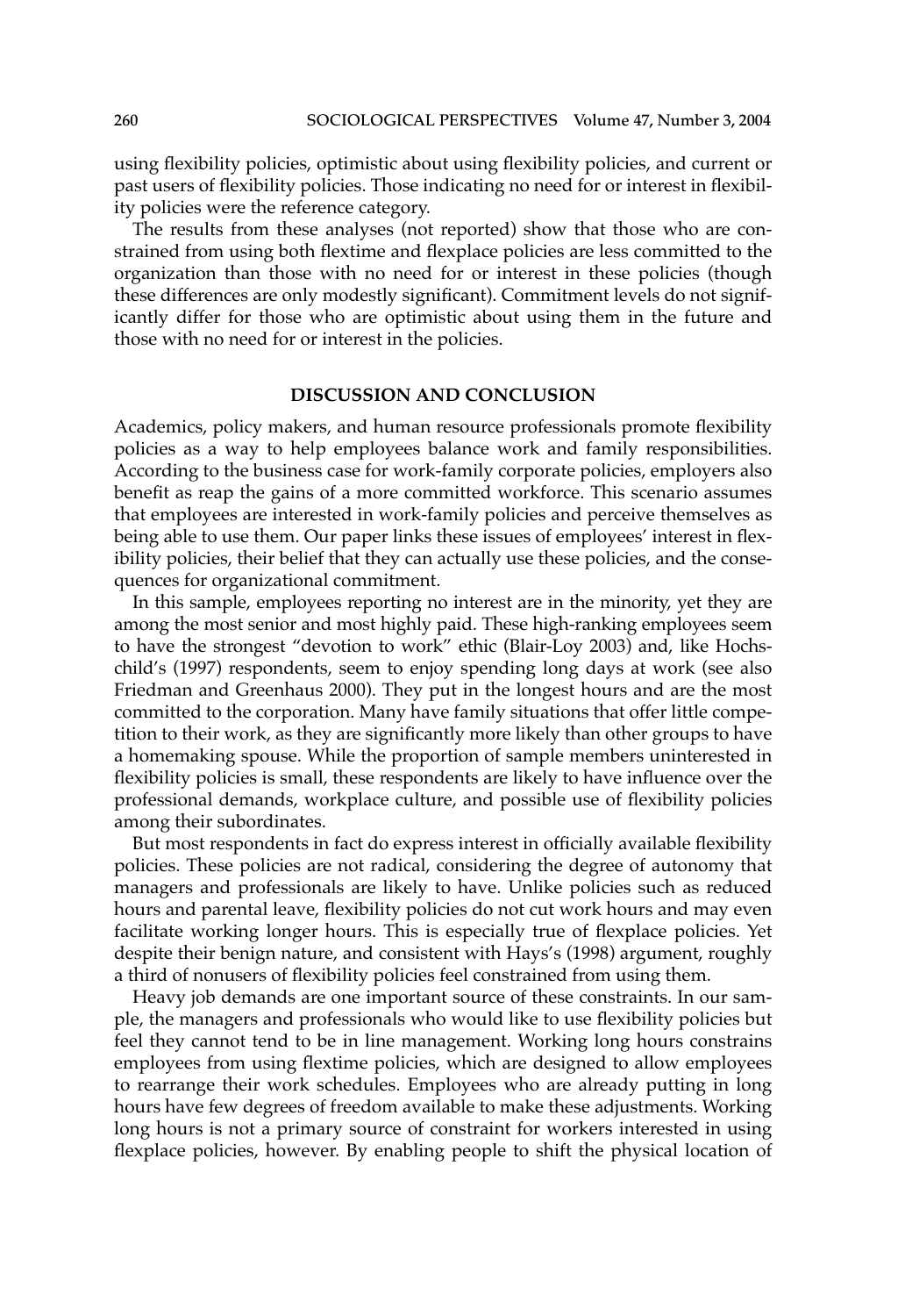work, flexplace policies may actually facilitate a long workday. The lack of job control more broadly is an important source of constraint for workers interested in flexplace policies. For both policies, having more senior coworkers increases managers' and professionals' feelings of constraint.

In the case of flextime, support from having a high percentage of women or parents in one's work group increases the chance that workers will feel they can use flextime. We do not know why these particular work group characteristics were related to constraint vis-à-vis flextime but not flexplace policies. Perhaps use of flextime policies requires somewhat more cooperation from coworkers than use of flexplace policies. Yet having a supportive supervisor is insufficient to enable either type of policy use. Supervisor support alone cannot counteract the effects of a crushing workload. And women are just as likely as men to feel unable to take advantage of both types of flexibility policies.

In sum, even in a corporation lauded as family-friendly, many employees who would like to take advantage of flexibility policies feel that their jobs prevent them from doing so. Ironically, the respondents who may need flexibility policies the most are the least likely to feel able to use them. The potential benefits of work-family policies thus are limited by the same forces these policies were, in principle, designed to address: the intense demands and responsibilities of jobs and family life. The official availability of corporate work-family policies alone is insufficient to alter these patterns.

Some researchers claim that companies offer work-life policies in order to burnish their reputations as desirable employers and to aid in recruitment (e.g., Kelly 1999). Further, studies have shown links between the use of flexibility policies and enhanced commitment and performance (Dalton and Mesch 1990; Eaton 2003; Glass and Riley 1998; Rodgers 1992). Our results qualify this argument. In our sample, workers who feel constrained from using flexibility policies are significantly less committed to the firm than are other employees.

Some scholars contend that that there has been a general deterioration of commitment among managers and professionals in industries such as financial services (Fraser 2001; Frenkel et al. 1999). This argument is that, despite the popular rhetoric about family-friendly workplaces, various corporate policies, linked in part to globalization, have recently worsened the quality of managers' and professionals' work and family lives. Our findings indicate that corporate work conditions and intense job demands make it hard for many employees, men and women, to take advantage of work-life policies, and these processes could be contributing to the deteriorating work lives studied by previous researchers.

Our results underscore the precarious nature of commitment in a competitive, global economy. Work demands are increasing at the same time that employers face pressures to provide extensive benefits ostensibly designed for greater worklife balance. To the extent that the demands of work interfere with employees' ability to use work-family policies, however, employees' commitment to the firm is likely to decline. This will make it more difficult to sustain the win-win scenario promoted by advocates of the business case for these policies.

Our research focuses on an extreme case: managers and professionals in a formally family-friendly yet highly competitive global company. Our case examines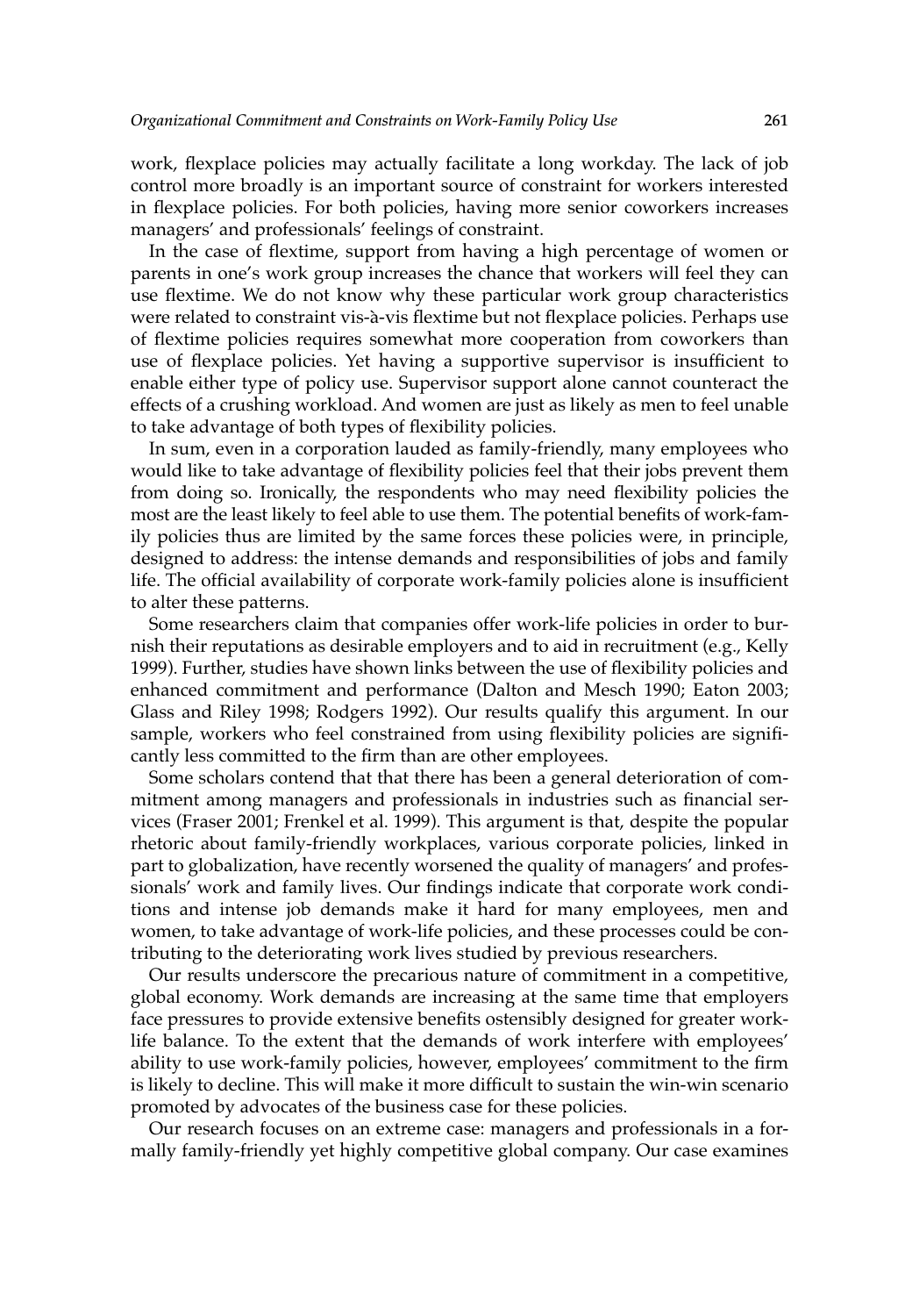the elite end of the national distribution of workers. Our respondents have highly paid, high-status jobs in a corporation that offers a generous array of family-friendly policies on paper. Previous research suggests that workers with relatively more privilege are more likely to have access to work-family benefits or flexible arrangements (Glass and Camarigg 1992; Glass and Estes 1997; Glass and Finley 2002; Glass and Fujimoto 1995; Kelly and Kalev 2002). Yet to assume that more privileged workers also have more ability to *use* work-family policies would be misleading. In our sample, managers and professionals with higher levels of responsibility and authority have *less* ability to use these policies than do those with somewhat lower status.

We are conducting research that extends this type of analysis to other kinds of employees, and we encourage other analysts to do the same. Among a broad population of employees with access to work-family policies, future research may establish an inverse relationship, or possibly an inverted U-shaped relationship, between flexibility policy use and workers' level of privilege, responsibility, and authority. Relatively little research on work-family policies has focused on workingclass employees. Feelings of constraint may be especially high among this group of workers, who lack the resources available to managers and professionals. The sources of constraint may also be different among working-class employees than among other groups.

We also urge further study of workers' use and perceptions of work-family policies. This is particularly important as more firms make these policies officially available. Similar to Fuller, Edelman, and Matusik's (2000:200) call for research on "intraorganizational constructions of law," we encourage more research on how employees make sense of work-family policies in their organizations and the consequences of these interpretations.

| $\omega$<br>◡                      |            |            |
|------------------------------------|------------|------------|
| Independent Variables <sup>a</sup> | Flextime   | Flexplace  |
| Supervisor                         | $.809*$    | $1.146**$  |
| Married or cohabiting              | $-.453$    | $-.563+$   |
| Female                             | .166       | .191       |
| Have young child(ren)              | $-.162$    | $-.022$    |
| Have school age child(ren)         | $-.153$    | $-.535$    |
| Single parent                      | .240       | $-.683$    |
| Age                                | $-.032**$  | $-.032**$  |
| Provide special care               | $-.095$    | $.553^{+}$ |
| Homemaking spouse                  | $.685^{+}$ | $.704 +$   |
| Constant                           | 2.000      | $2.358 +$  |
| $x^2$ (df = 9)                     | 14.237     | 24.433**   |
|                                    |            |            |

#### **APPENDIX A**

Logistic Regression Predicting No Interest in Flextime and Flexplace Policies

<sup>a</sup> All variables are dichotomous, with the exception of age (coded in years).

 $* p < .05; ** p < .01; * p < .10.$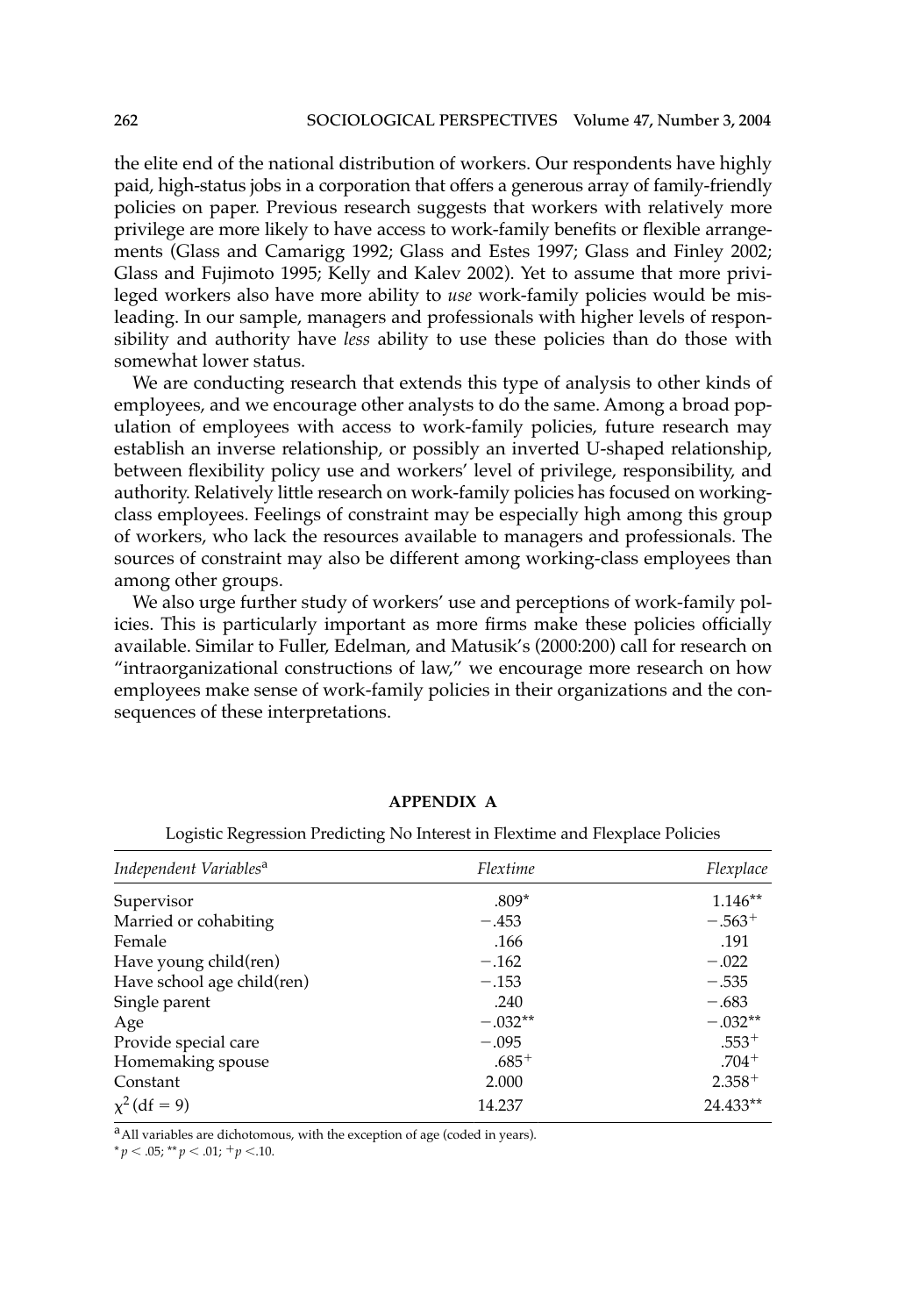### **Acknowledgments:** We thank Pui-Ya Lam for expert research assistance.

#### **NOTES**

- 1. We thank an anonymous reviewer for helping us to articulate this point more clearly.
- 2. Perry-Jenkins, Repetti, and Crouter (2000) also advocate the use of extreme or exemplar cases for identifying social processes of theoretical interest. See also Blair-Loy 1999.
- 3. We have used the indicator of whether one is a supervisor as a measure of job demands and discussed it in Hypothesis 1b. Alternatively, supervisor status could be understood as an indicator for autonomy or discretion at work. Later, we use mean work group organizational tenure as a measure of work group power (Hypothesis 2b). It could also be viewed as an indicator of job demands (Hypothesis 1b), which may increase with greater seniority.
- 4. The sample analyzed here is a part of a larger international sample. This article analyzes only U.S. employees, because they had official access to the same set of flexibility policies. The surveys were confidential, and they were anonymous to the extent that we knew what work group a response came from but not what individual.
- 5. For the third division, the survey was sent to U.S.-based professional and managerial employees in three major geographic centers.
- 6. It is extremely challenging for researchers to penetrate organizations (see Jackall 1988; Smith 2001). Nevertheless, our response rate is comparable to the 52.9 percent response rate for the 1997 National Study of the Changing Workforce, a telephone survey of individuals using random-digit-dialing methods (see also Bond, Galinsky, and Swanberg 1998). We did extensive tests for selection bias and found no evidence that this was a problem in our data; for details see (see Blair-Loy and Wharton 2002).
- 7. The questionnaire has one combined response of "have used/am currently using" flextime or flexplace. Since flexibility policies had been introduced to International Finance roughly a year before the survey date, any workers' previous policy use would have been quite recent. Moreover, this combined category captures respondents whose policy use began in the past but has continued into the present.
- 8. For some workers, a response of "no need/no interest" could be based on a sense of underlying constraint; some may say they have no need for or interest in these policies because use seems outside the realm of possibility. Our data do not allow us to distinguish between those for whom a "no need/no interest" response represents their true feelings and those for whom this response is a way to rationalize lack of opportunity. Under these circumstances, we believe it is appropriate to take this response at face value—as an indication of "no need/no interest" in flexibility policies.
- 9. There is considerable overlap between these two groups; approximately 94 percent of people interested in flexibility policies were interested in both flextime and flexplace.
- 10. Our hazard rates were estimated from the logit model shown in Appendix A. These rates represent the predicted probability of having "no interest" in each type of flexibility policy (Berk 1983). Previous research suggests that women will be more likely than men to be interested, net of other factors, because women generally shoulder more responsibility than men for domestic work in addition to their market work (Spain and Bianchi 1996). Further, studies have found that "critical constituents" most interested in work-family policies are mothers (and sometimes fathers) with family responsibilities, especially those without a homemaking spouse (Goodstein 1994:357; see also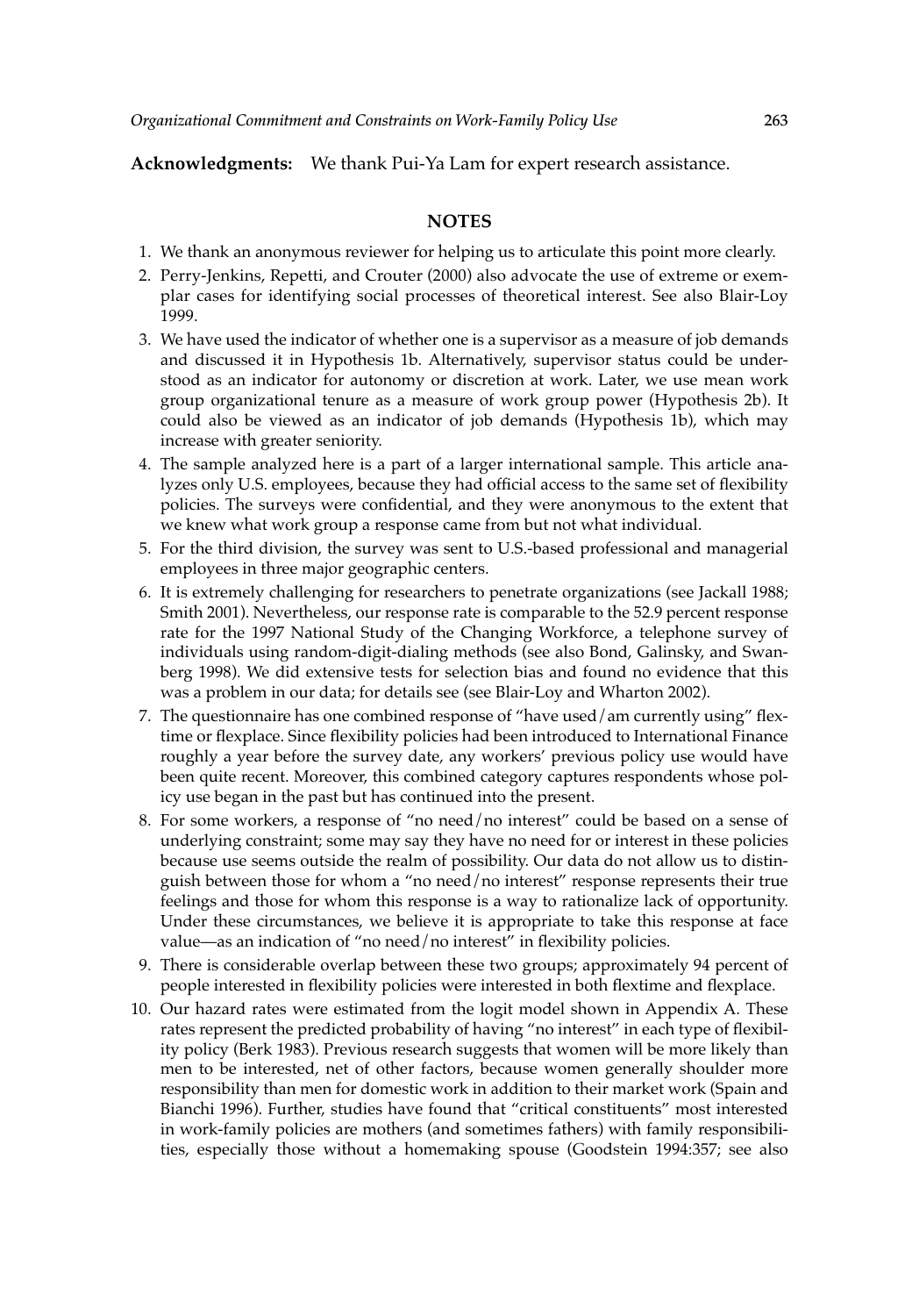Ingram and Simon 1995; Jacobs and Gerson 2004; Osterman 1995; Powell 1999; Sandberg 1999; Thompson, Beauvais, and Lyness 1999).

11. HLM models for this dependent variable produced substantially the same results as the OLS models. For ease of interpretation, we report the OLS results here.

## **REFERENCES**

- Bailyn, Lotte. 1993. *Breaking the Mold: Women, Men and Time in the New Corporate World.* New York: Free Press.
- Baltes, Boris B., Thomas E. Briggs, Joseph W. Huff, Julie A. Wright, and George A. Neuman. 1999. "Flexible and Compressed Workweek Schedules: A Meta-Analysis of Their Effects on Work-Related Criteria." *Journal of Applied Psychology* 84:496–513.
- Barley, Stephen R. and Gideon Kunda. 1992. "Design and Devotion: Surges of Rational and Normative Ideologies of Control in Managerial Discourse." *Administrative Science Quarterly* 37:363–99.
- Barnett, Rosaline Chait and Douglas T. Hall. 2001. "How to Use Reduced Hours to Win the War for Talent." *Organizational Dynamics* 29:192–210.
- Berg, Peter, Arnel L. Kallebert, and Eileen Appelbaum. 2003. "Balancing Work and Family: The Role of High Commitment Environments." *Industrial Relations* 42:168–88.
- Berk, Richard A. 1983. "An Introduction to Sample Selection Bias in Sociological Data." *American Sociological Review* 48:386–97.
- Blair-Loy, Mary. 1999. "Career Patterns of Executive Women in Finance." *American Journal of* Sociology 104:1346–97.

———. 2003. *Competing Devotions: Career and Family among Women Financial Executives.* Cambridge, MA: Harvard University Press.

- Blair-Loy, Mary and Amy S. Wharton. 2002. "Employees' Use of Work-Family Policies and the Workplace Social Context." *Social Forces* 80:813–46.
- Bond, James T., Ellen Galinsky, and Jennifer E. Swanberg. 1998. *The 1997 National Study of the Changing Workforce.* New York: Families and Work Institute.
- Brass, Daniel J. 1985. "Men's and Women's Networks: A Study of Interaction Patterns and Influence in an Organization." *Academy of Management Journal* 28:327–43.
- Bryk, Anthony S. and Stephen Raudenbush. 1992. *Hierarchical Models: Applications and Data Analysis Methods.* Newbury Park, CA: Sage.
- Bryk, Anthony S., Stephen Raudenbush, and Richard Congdon. 1996. *HLM: Hierarchical Linear and Nonlinear Modeling with the HLM/2L and HLM/3L Programs.* Chicago: Scientific Software International.
- Caldwell, David F., Jennifer A. Chatman, and Charles A. O'Reilly. 1990. "Building Organizational Commitment: A Multifirm Study." *Journal of Occupational Psychology* 63:245–61.
- Clarkberg, Marin and Phyllis Moen. 2001. "Understanding the Time-Squeeze: Married Couples' Preferred and Actual Work-Hour Strategies." *American Behavioral Scientist* 44(7):1115–36.
- Dalton, Dan R. and Debra Mesch. 1990. "The Impact of Flexible Scheduling on Employee Attendance and Turnover." *Administrative Science Quarterly* 35:370–87.
- Davis-Netzley, Sally Ann. 1998. "Women above the Glass Ceiling: Perceptions on Corporate Strategies for Success." *Gender & Society* 12:339–55.
- DiMaggio, Paul. 1988. "Interest and Agency in Institutional Theory." Pp. 3–22 in *Institutional Patterns and Organizations*, edited by L. G. Zucker. Cambridge, MA: Ballinger.
- DiPrete, Thomas A. and Jerry D. Forristal. 1994. "Multilevel Models: Methods and Substance." *Annual Review of Sociology* 20:331–57.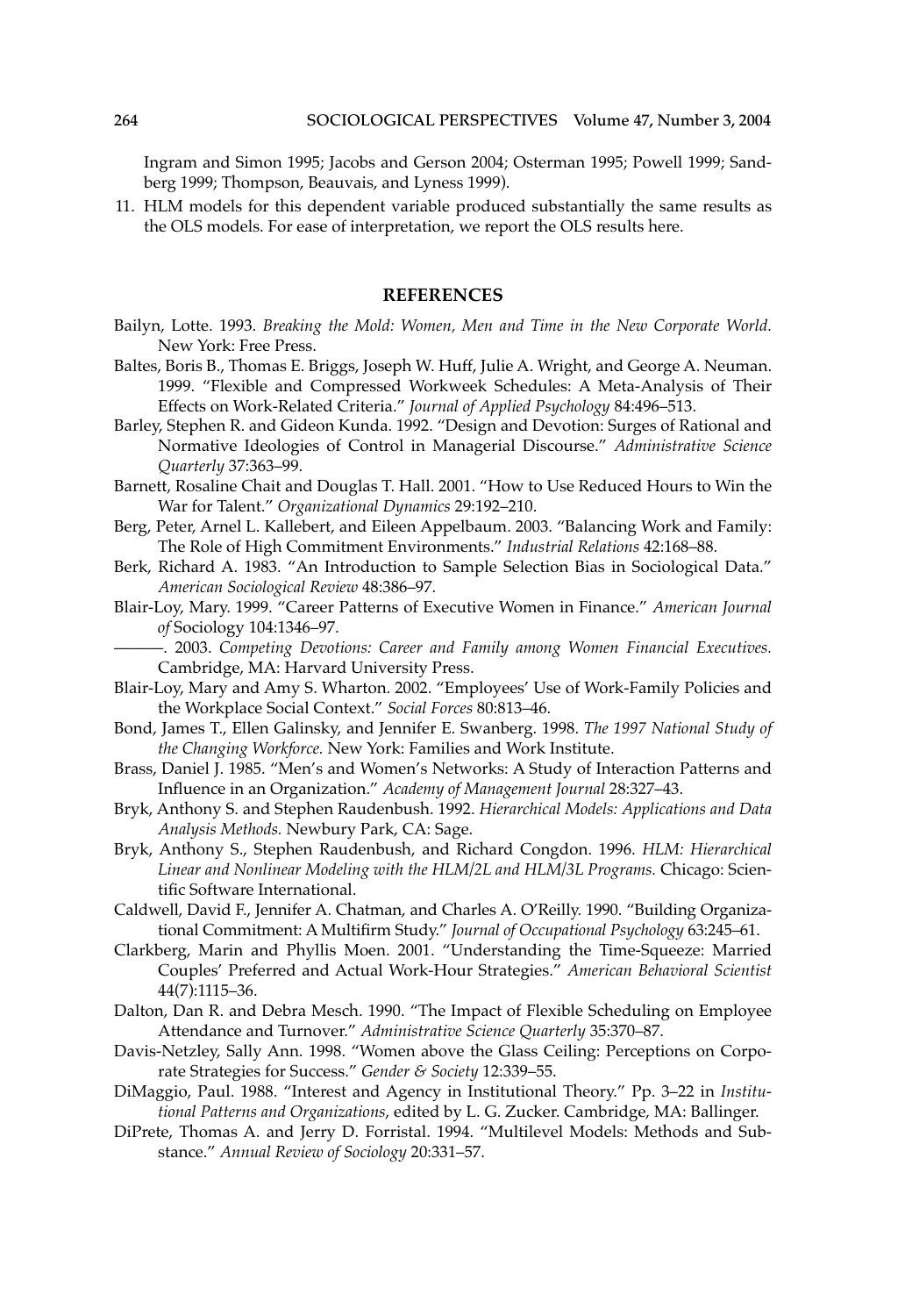- Eaton, Susan C. 2003. "If You Can Use Them: Flexibility Policies, Organizational Commitment, and Perceived Performance." *Industrial Relations* 42:145–67.
- Edelman, Lauren, Christopher Uggen, and Howard S. Erlanger. 1999. "The Endogeneity of Legal Regulation: Grievance Procedures as Rational Myth." *American Journal of Sociology* 105:406–54.
- Flack, Meg and Barbara Reskin. 1998. "The Determinants of Workers' Access to and Use of Nonstandard Work Schedules and Arrangements." Paper presented at the 1998 Work and Family Conference: Today's Realities and Tomorrow's Visions.
- Fligstein, Neil. 2001. *The Architecture of Markets: An Economic Sociology of Twenty-first-Century Capitalist Societies*. Princeton: Princeton University Press.
- Fraser, Jill Andresky. 2001. *White Collar Sweatshop: The Deterioration of Work and its Rewards in Corporate America.* New York: Norton.
- Frenkel, Stephen J., Marek Korczynski, Karen A. Shire, and May Tam. 1999. *On the Front Line: Organization of Work in the Information Economy.* Ithaca, NY: Cornell University Press.
- Fried, Mindy. 1998. *Taking Time: Parental Leave Policy and Corporate Culture.* Philadelphia: Temple University Press.
- Friedman, Stewart and Jeffrey Greenhaus. 2000. *Work and Family: Allies or Enemies?* New York: Oxford University Press.
- Fuller, Sally Riggs, Lauren B. Edelman, and Sharon F. Matusik. 2000. "Legal Readings: Employee Interpretation and Mobilization of Law." *Academy of Management Review* 25:200–216.
- Galinsky, Ellen J. T. and James T. Bond. 1998*. The 1998 Business Work-Life Study: A Sourcebook.* New York: Families and Work Institute.
- Galinsky, Ellen J. T., James T. Bond, and J. Swanberg, eds. 1998. *The National Study of the Changing Work Force 1997.* New York: Families and Work Institute.
- Gittleman, Maury, Michael Horrigan, and Mary Joyce. 1998. "'Flexible' Workplace Practices: Evidence from a Nationally Representative Survey." *Industrial and Labor Relations Review* 52:99–115.
- Glass, Jennifer L. 2002. "Blessing or Curse? Family Responsive Policies and Mother's Wage Growth over Time." Unpublished manuscript.
- Glass, Jennifer L. and Valarie Camarigg. 1992. "Gender, Parenthood, and Job-Family Compatibility." *American Journal of Sociology* 98:131–51.
- Glass, Jennifer L. and Sarah Beth Estes. 1997. "The Family Responsive Workplace." *Annual Review of Sociology* 23:289–313.
- Glass, Jennifer L. and Ashley Finley. 2002. "Coverage and Effectiveness of Family Responsive Workplace Policies." *Human Resource Management Review* 104:1–25.
- Glass, Jennifer L. and Tetsushi Fujimoto. 1995. "Employer Characteristics and the Provision of Family Responsive Policies." *Work and Occupations* 22:380–411.
- Glass, Jennifer L. and Lisa Riley. 1998. "Family Responsive Policies and Employee Retention Following Childbirth." *Social Forces* 76(4):1401–35.
- Golden, Lonnie. 2001a. "Flexible Work Schedules: Which Workers Get Them?" *American Behavioral Scientist* 44:1157–78.
- ———. 2001b. "Flexible Work Schedules: What Are We Trading Off to Get Them?" *Monthly Labor Review* 124 (March):50–67.
- Goodstein, Jerry. 1994. "Institutional Pressures and Strategic Responsiveness: Employee Involvement in Work-Family Issues." *Academy of Management Journal* 37:350–82.
- Grover, Steven L. and Karen J. Crooker. 1995. "Who Appreciates Family-Responsive Human Resource Policies: The Impact of Family-Friendly Policies on the Organizational Attachment of Parents and Non-Parents." *Personnel Psychology* 48:271–88.
- Harrison, Bennett. 1994. *Lean and Mean: The Changing Landscape of Corporate Power in an Age of Flexibility*. New York: Basic Books.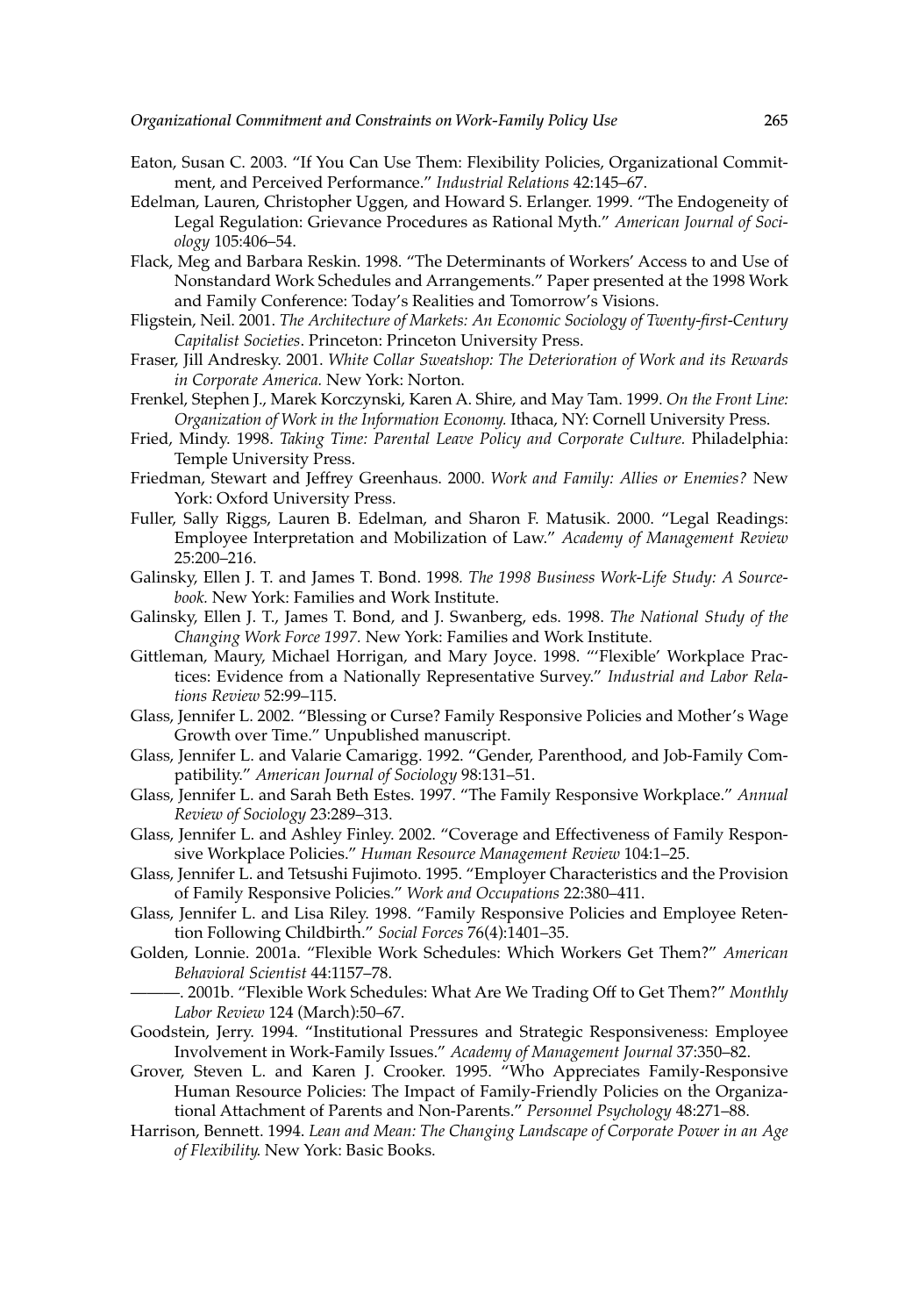Hays, Sharon. 1998. "Reconsidering the 'Choice': Do Americans Really Prefer the Workplace Over Home?" *Contemporary Society* 27:28–32.

Heckscher, Charles. 1995. *White-Collar Blues: Management Loyalties in an Age of Corporate Restructuring*. New York: Basic Books.

- Hochschild, Arlie. 1997. *The Time Bind.* New York: Metropolitan Books.
- Ibarra, Herminia. 1993. "Personal Networks of Women and Minorities in Management: A Conceptual Framework." *Academy of Management Review* 18:56–87.
- Ibarra, Herminia and Lynn Smith-Lovin. 1997. "New Directions in Social Network Research on Gender and Organizational Careers." Pp. 359–83 in *Creating Tomorrow's Organizations*, edited by C. L. Cooper and S. E. Jackson. New York: John Wiley.
- Ingram, Paul and Tal Simons. 1995. "Institutional and Resource Dependence Determinants of Responsiveness to Work-Family Issues." *Academy of Management Journal* 38:1466–82.
- Jackall, Robert. 1988. *Moral Mazes: The World of Corporate Managers.* New York: Oxford University Press.
- Jacobs, Jerry A. and Kathleen Gerson. 2001. "Overworked Individuals or Overworked Families? Explaining Trends in Work, Leisure, and Family Time."*Work and Occupations* 28:40–63.
	- ———. 2004. *The Time Divide: Work, Family, and Gender Inequality.* Cambridge, MA: Harvard University Press.
- Kanter, Rosbeth Moss. 1977. *Men and Women of the Corporation.* New York: Basic Books.
- Kelly, Erin. 1999. "Theorizing Corporate Family Policies: How Advocates Built the 'Business Case' for 'Family-Friendly' Programs." *Research in the Sociology of Work* 7:1169–1202.
- Kelly, Erin and Alexandra Kalev. 2002. "Flexible Formalization and Limited Legalization: Managing Flexible Work Arrangements in U.S. Organizations." Unpublished manuscript.
- Konrad, Alison and Robert Mangel. 2000. "The Impact of Work-Life Programs on Firm Productivity." *Strategic Management Journal* 21:1225–37.
- Kossek, Ellen Ernst, Alison Barber, and Deborah Winters. 1999. "Using Flexible Schedules in the Managerial World: The Power of Peers." *Human Resource Management* 38:33–46.
- Kossek, Ellen Ernst, Raymond A. Noe, and Berverly J. DeMarr. 1999. "Work-Family Role Synthesis: Individual and Organizational Determinants." *International Journal of Conflict Management* 10:102–29.
- Kossek, Ellen Ernst and Cynthia Ozeki. 1999. "Bridging the Work-Family Policy and Productivity Gap: A Literature Review." *Community, Work & Family* 2:7–32.
- Lambert, Susan J. 2000. "Added Benefits: The Link between Work-Life Benefits and Organizational Citizenship Behavior." *Academy of Management Journal* 43:801–15.
- Lincoln, James R. and Arne L. Kalleberg. 1990. *Culture, Control, and Commitment: A Study of Work Organization and Work Attitudes in the United States and Japan*. Cambridge: Cambridge University Press.
- Mathieu, John E. and Dennis M. Zajac. 1990. "A Review and Meta-Analysis of the Antecedents, Correlates, and Consequences of Organizational Commitment." *Psychological Bulletin* 108:171–94.
- Maume, David J. 1999."Glass Ceilings and Glass Escalators: Occupational Segregation and Race and Sex Differences in Managerial Promotions." *Work and Occupations* 26:483–509.
- Meiksins, Peter and Peter Whalley. 2002. *Putting Work in Its Place: A Quiet Revolution.* Ithaca, NY: Cornell University Press.
- Mowday, Richard T. 1978. "The Exercise of Upward Influence in Organizations." *Administrative Science Quarterly* 23:137–56.
- Mowday, Richard T., Lyman W. Porter, and Richard M. Steers. 1982. *Employee-Organization Linkages: The Psychology of Commitment, Absenteeism, and Turnover.* New York: Academic Press.